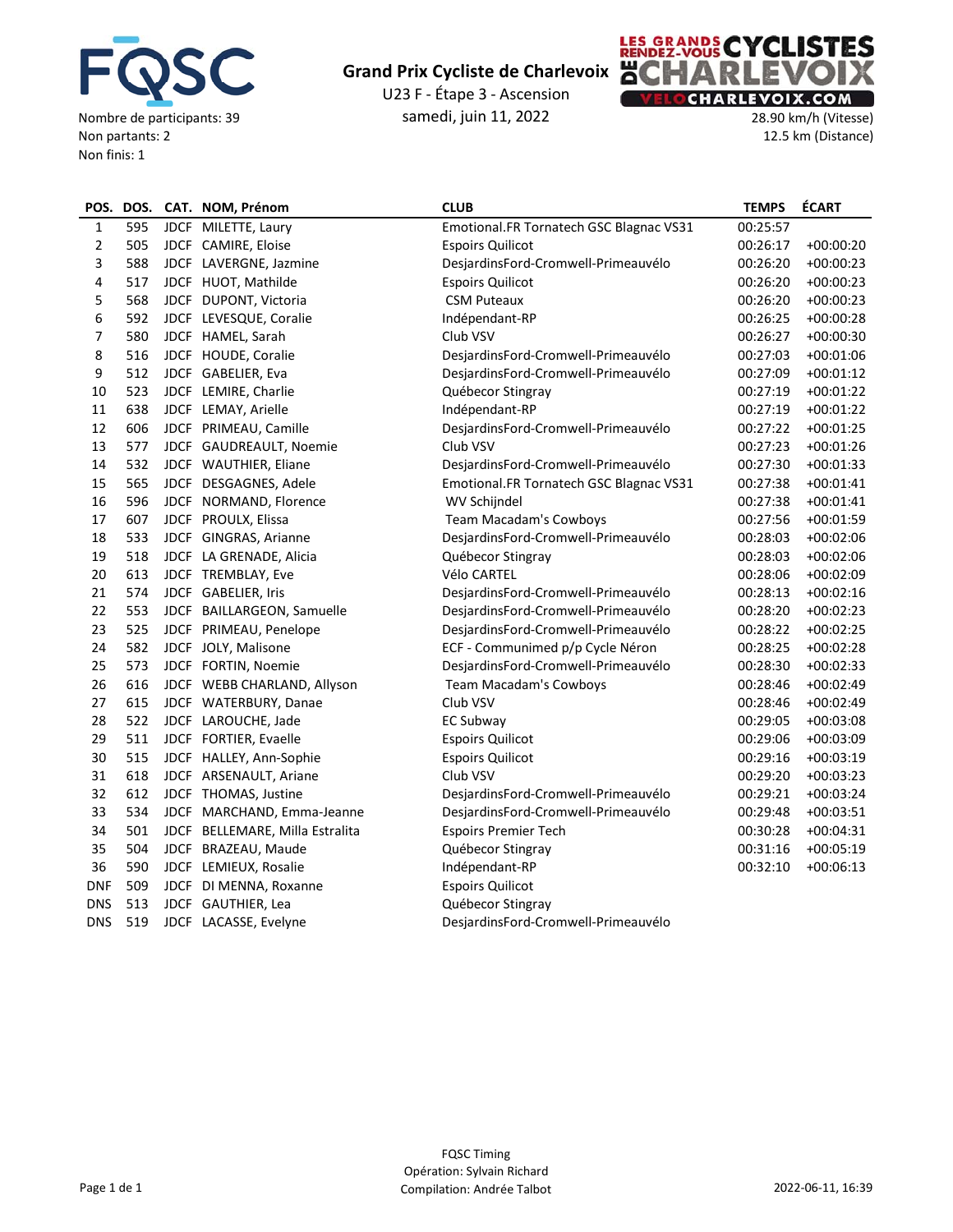

U23 H ‐ Étape 3 ‐ Ascension samedi, juin 11, 2022



33.06 km/h (Vitesse) 12.5 km (Distance)

|              |                | POS. DOS. CAT. NOM, Prénom   | <b>CLUB</b>                                      | <b>TEMPS</b> | <b>ÉCART</b> |
|--------------|----------------|------------------------------|--------------------------------------------------|--------------|--------------|
| $\mathbf{1}$ | 155            | JDCH BEAUDOIN, Arnaud        | TRA/Mandevco                                     | 00:22:41     |              |
| 2            | 252            | JDCH PLAMONDON, Joel         | <b>Espoirs Quilicot</b>                          | 00:22:46     | $+00:00:05$  |
| 3            | 218            | JDCH JACOB, Philippe         | DesjardinsFord-Cromwell-Primeauvélo              | 00:23:12     | $+00:00:31$  |
| 4            | 256            | JDCH RIVARD, Nicolas         | Team Macadam's Cowboys Premier Tech U23 C        | 00:23:15     | $+00:00:34$  |
| 5            | 156            | JDCH BEAUREGARD, Derenik     | Vélo CARTEL                                      | 00:23:15     | $+00:00:34$  |
| 6            | 223            | JDCH JUSSAUME, Tristan       | AEVOLO Cycling team                              | 00:23:15     | $+00:00:34$  |
| 7            | 49             | JDCH BOUCHARD, Alexis        | <b>Espoirs Quilicot</b>                          | 00:23:17     | $+00:00:36$  |
| 8            | 45             | JDCH COUTURE, Samuel         | <b>Espoirs Quilicot</b>                          | 00:23:17     | $+00:00:36$  |
| 9            | 17             | JDCH GIAMMARELLA, Adamo      | <b>Espoirs Quilicot</b>                          | 00:23:17     | $+00:00:36$  |
| 10           | 240            | JDCH NADEAU, Thomas          | DesjardinsFord-Cromwell-Primeauvélo              | 00:23:20     | $+00:00:39$  |
| $11\,$       | 176            | JDCH CARREAU, Lukas          | Dinan Sport Cycling                              | 00:23:20     | $+00:00:39$  |
| 12           | 12             | JDCH FERGUSON, Elyot         | Vélo 2000-Rhino Rack                             | 00:23:23     | $+00:00:42$  |
| 13           | $\overline{2}$ | JDCH BEGIN, Mathis           | ZVP-OPTO RÉSEAU                                  | 00:23:25     | $+00:00:44$  |
| 14           | 198            | JDCH DUQUETTE, Charles       | Team Macadam's Cowboys                           | 00:23:28     | $+00:00:47$  |
| 15           | 214            | JDCH GUY SAMSON, Olivier     | <b>Espoirs Quilicot</b>                          | 00:23:35     | $+00:00:54$  |
| 16           | 233            | JDCH MARCHAND, Victor        | DesjardinsFord-Cromwell-Primeauvélo              | 00:23:35     | $+00:00:54$  |
| 17           | 33             | JDCH ROY, Clovis             | ZVP-OPTO RÉSEAU                                  | 00:23:35     | $+00:00:54$  |
| 18           | 213            | JDCH GUY SAMSON, Mathieu     | <b>Espoirs Quilicot</b>                          | 00:23:40     | $+00:00:59$  |
| 19           | $\overline{7}$ | JDCH CHENAIL, Lambert        | <b>Espoirs Quilicot</b>                          | 00:23:40     | $+00:00:59$  |
| 20           | 13             | JDCH FLEURY NADEAU, Samael   | Vélo 2000-Rhino Rack                             | 00:23:40     | $+00:00:59$  |
| 21           | 300            | JDCH MAXIMENCO, Maxim        | Odd Collectif p/p Quilicot                       | 00:23:42     | $+00:01:01$  |
| 22           | 247            | JDCH PARENT, Sebastien       | <b>VELOSELECT-SILBER</b>                         | 00:23:48     | $+00:01:07$  |
| 23           | 22             | JDCH MALO, Maxence           | <b>Espoirs Quilicot</b>                          | 00:23:53     | $+00:01:12$  |
| 24           | 31             | JDCH RAYMOND, Louis          | <b>Espoirs Quilicot</b>                          | 00:23:53     | $+00:01:12$  |
| 25           | 34             | JDCH ROY, Justin             | Vélo 2000-Rhino Rack                             | 00:23:55     | $+00:01:14$  |
| 26           | 18             | JDCH GINGRAS, Simon          | <b>Espoirs Quilicot</b>                          | 00:23:55     | $+00:01:14$  |
| 27           | 245            | JDCH OUELLET, Ezekiel        | DesjardinsFord-Cromwell-Primeauvélo              | 00:23:57     | $+00:01:16$  |
| 28           | 249            | JDCH PELOQUIN, Leonard       | Team Macadam's Cowboys                           | 00:23:57     | $+00:01:16$  |
| 29           | 177            | JDCH CARRIER, Loic           | Espoirs Laval Planete Courrier                   | 00:24:14     | $+00:01:33$  |
| 30           | 211            | JDCH GUEVREMONT, Lucas       | <b>Espoirs Quilicot</b>                          | 00:24:18     | $+00:01:37$  |
| 31           | 40             | JDCH TREMBLAY, Jacob         | <b>Espoirs Premier Tech</b>                      | 00:24:20     | $+00:01:39$  |
| 32           | 303            | JDCH LAVOIE, Mathis          | VC Métropolitain                                 | 00:24:20     | $+00:01:39$  |
| 33           | 48             | JDCH MAUGER, Marc Antoine    | <b>Espoirs Quilicot</b>                          | 00:24:23     | $+00:01:42$  |
| 34           | 24             | JDCH MARTINS, Henrique       | Ottawa Bicycle Club                              | 00:24:23     | $+00:01:42$  |
| 35           | 28             | JDCH PERIGNY, Thomas         | EC Subway                                        | 00:24:23     | $+00:01:42$  |
| 36           | 14             | JDCH GAGNE, Etienne          | <b>Espoirs Quilicot</b>                          | 00:24:23     | $+00:01:42$  |
| 37           | 370            | JDCH CHAMBERLAND, Maximilian | <b>IBIKE</b>                                     | 00:24:27     | $+00:01:46$  |
| 38           | 4              | JDCH BLAIS, Christophe       | <b>EC Subway</b>                                 | 00:24:29     | $+00:01:48$  |
| 39           | 196            | JDCH DUGRE ARCAND, Etiene    | <b>EC Subway</b>                                 | 00:24:32     | $+00:01:51$  |
| 40           | 304            | JDCH BELLEY, Simon           | Vélo CARTEL                                      | 00:24:32     | $+00:01:51$  |
| 41           | 274            | JDCH TOUSSAINT, William      | DesjardinsFord-Cromwell-Primeauvélo              | 00:24:32     | $+00:01:51$  |
| 42           | 15             | JDCH GAGNON, Vincent         | <b>Espoirs Quilicot</b>                          | 00:24:35     | $+00:01:54$  |
| 43           | 384            | JDCH DUMAIS, Gabriel         | VC Métropolitain                                 | 00:24:37     | $+00:01:56$  |
| 44           | 377            | JDCH CORBEIL, Antoine        | Indépendant-RP                                   | 00:24:41     | $+00:02:00$  |
| 45           | 258            | JDCH ROBERGE, Nathaniel      | <b>Espoirs Quilicot</b>                          | 00:24:54     | $+00:02:13$  |
| 46           | 1663           | JDCH CHALIFOUX CHABOT, Lou   | VC Métropolitain                                 | 00:25:25     | $+00:02:44$  |
| 47           | 242            | JDCH OLIVIER, Loic           | DesjardinsFord-Cromwell-Primeauvélo              | 00:25:25     | $+00:02:44$  |
| 48           | 201            | JDCH FAUCHER, Maxence        | VC Métropolitain                                 | 00:25:29     | $+00:02:48$  |
| 49           |                | 1655 JDCH FORTIN, Gustav     | Equipe Cycliste ABLOK                            | 00:25:33     | $+00:02:52$  |
| 50           | 165            | JDCH BOISSONNEAULT, William  | DesjardinsFord-Cromwell-Primeauvélo              | 00:25:38     | $+00:02:57$  |
| 51           | 29             | JDCH PERREAULT, Xavier       | Équipe Cycliste ABLOK                            | 00:25:38     | $+00:02:57$  |
|              |                |                              | <b>FQSC Timing</b><br>Onáration: Culusin Dichard |              |              |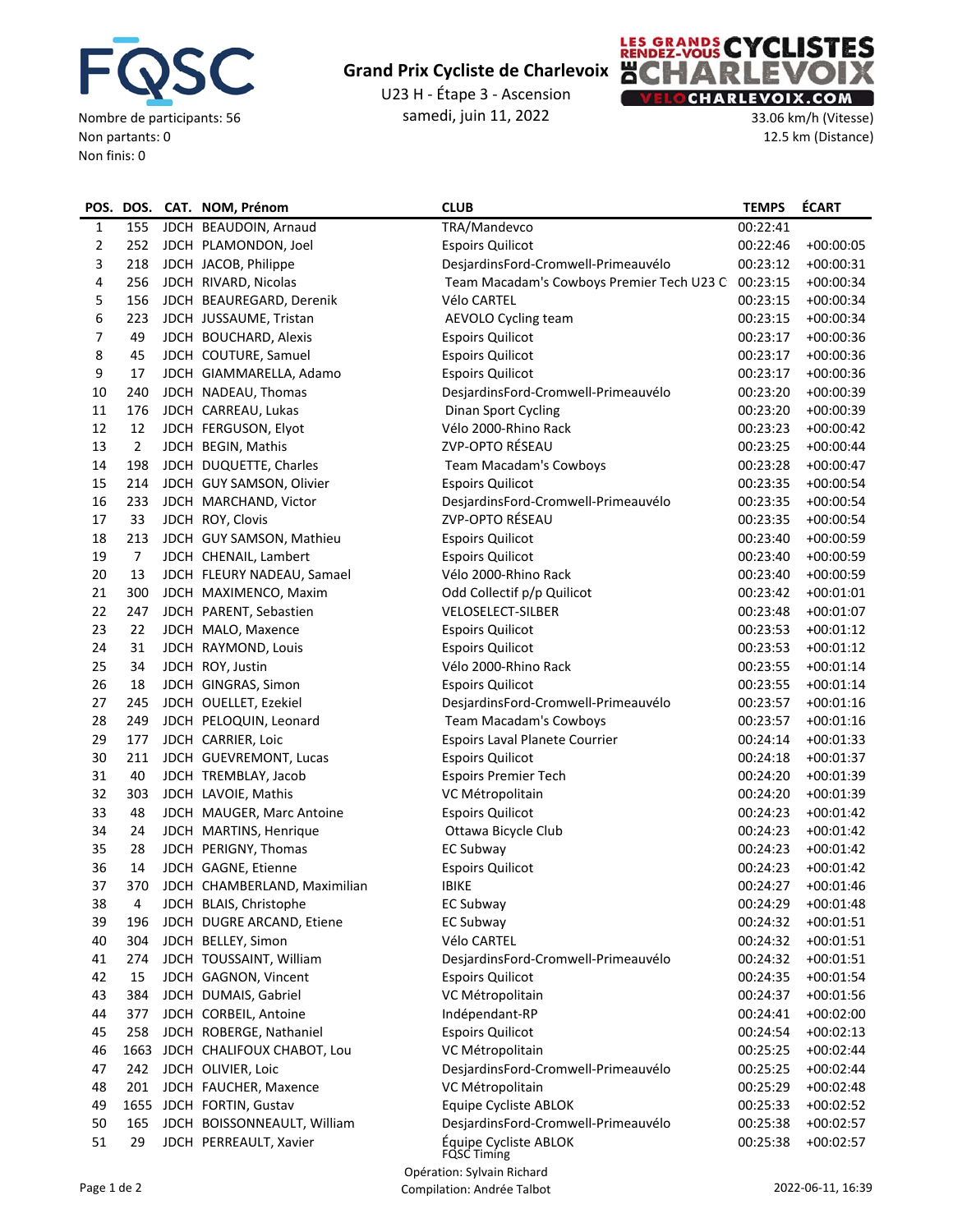

U23 H ‐ Étape 3 ‐ Ascension samedi, juin 11, 2022



33.06 km/h (Vitesse) 12.5 km (Distance)

|  | 52 20 JDCH HENON BOYER, Quentin | <b>Espoirs Quilicot</b> | 00:26:01             | $+00:03:20$ |
|--|---------------------------------|-------------------------|----------------------|-------------|
|  | 53 30 JDCH PLAMONDON, Leo       | <b>Espoirs Quilicot</b> | 00:26:03             | $+00:03:22$ |
|  | 54 42 JDCH YAZER, Alex          | <b>Espoirs Quilicot</b> | $00:27:16$ +00:04:35 |             |
|  | 55 52 JDCH ALLARD, Laurent      | Équipe Cycliste ABLOK   | $00:27:38$ +00:04:57 |             |
|  | 56 232 JDCH MALO, Felix-Antoine | <b>Espoirs Quilicot</b> | $00:31:54$ +00:09:13 |             |
|  |                                 |                         |                      |             |

| <b>ESPOILS QUILCOT</b>  |
|-------------------------|
| <b>Espoirs Quilicot</b> |
| <b>Espoirs Quilicot</b> |
| Équipe Cycliste ABLOK   |
| <b>Espoirs Quilicot</b> |

| 00:26:01 | +00:03:20   |
|----------|-------------|
| 00:26:03 | +00:03:22   |
| 00:27:16 | $+00:04:35$ |
| 00:27:38 | +00:04:57   |
| 00:31:54 | +00:09:13   |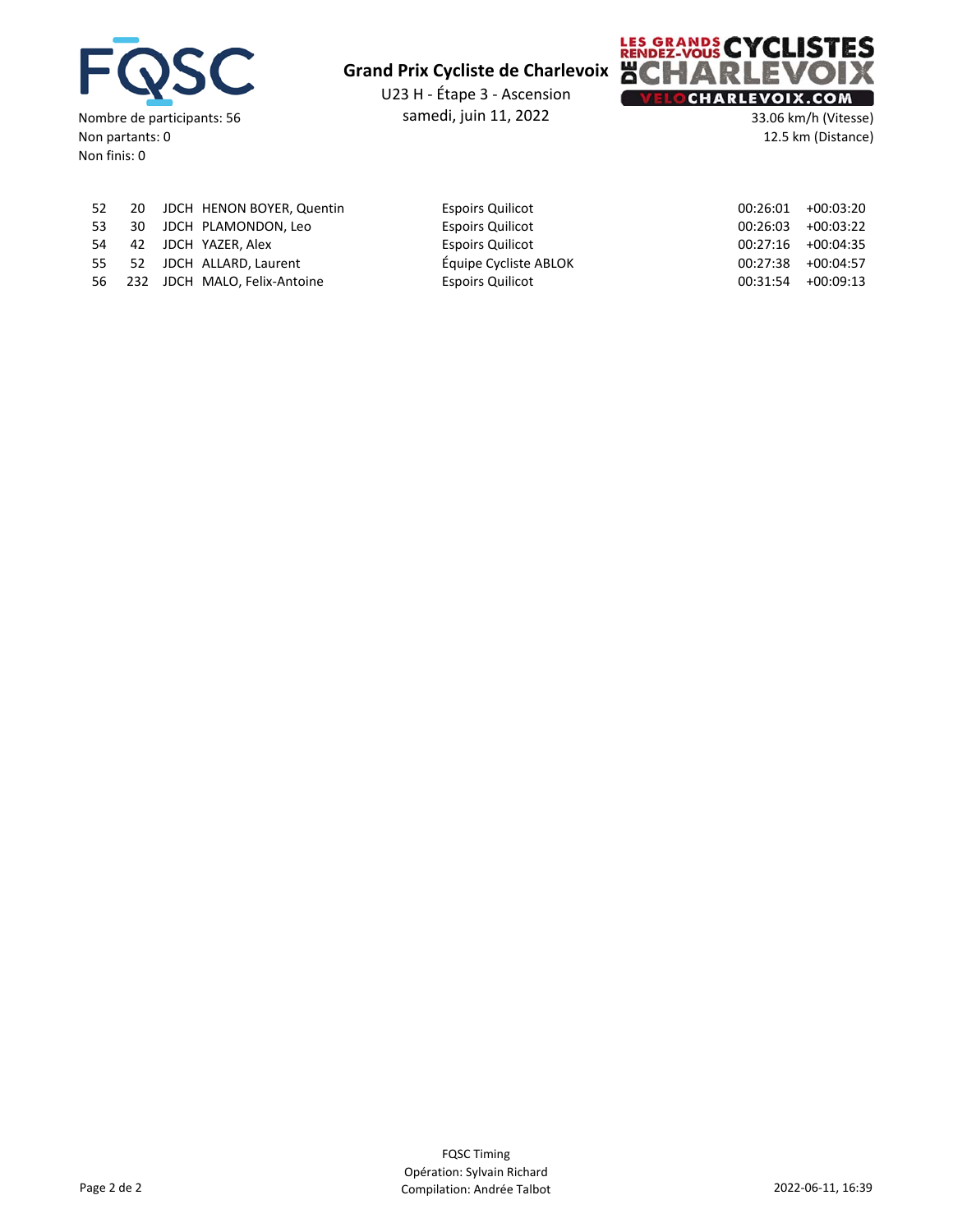

Femmes ‐ Étape 3 ‐ Ascension samedi, juin 11, 2022

![](_page_3_Picture_3.jpeg)

29.80 km/h (Vitesse) 12.5 km (Distance)

| POS.       |          |            | DOS. CAT. NOM, Prénom        | <b>CLUB</b>                             | <b>TEMPS</b> | <b>ÉCART</b> |
|------------|----------|------------|------------------------------|-----------------------------------------|--------------|--------------|
| 1          | 558      | <b>SRF</b> | <b>BLAIS, Marie Soleil</b>   | Team Farto-BTC                          | 00:25:10     |              |
| 2          | 1723     | SRF        | KLEIN, Yael                  | <b>Ascent Cycling</b>                   | 00:25:10     |              |
| 3          | 1700     | <b>SRF</b> | ARSENAULT, Laurie            | Canyon MTB Racing                       | 00:25:22     | $+00:00:12$  |
| 4          | 1715     | <b>SRF</b> | SCOTT, Annie                 | <b>Cyclery Racing</b>                   | 00:25:32     | $+00:00:22$  |
| 5          | 620      | <b>SRF</b> | LACOURCIERE, Julie           | <b>IBIKE</b>                            | 00:25:38     | $+00:00:28$  |
| 6          | 1711     | SRF        | HOLMGREN, Ava                | Stimulus Orbea                          | 00:26:04     | $+00:00:54$  |
| 7          | 601      | SRF        | PETERS, Jackie               | Club VSV                                | 00:26:04     | $+00:00:54$  |
| 8          | 1712     | <b>SRF</b> | HOLMGREN, Isabella           | Stimulus Orbea                          | 00:26:10     | $+00:01:00$  |
| 9          | 598      | SRF        | PAQUET, Myriam               | <b>IBIKE</b>                            | 00:26:11     | $+00:01:01$  |
| 10         | 599      | SRF        | PELOQUIN, Josephine          | Emotional.FR Tormatech GSC Blagnac VS31 | 00:26:16     | $+00:01:06$  |
| 11         | 587      | SRF        | LAMARCHE MCCLURE, Caroline   | Club VSV                                | 00:26:22     | $+00:01:12$  |
| 12         | 576      | SRF        | GAGNON, Julie                | ECF - Communimed p/p Cycle Néron        | 00:26:22     | $+00:01:12$  |
| 13         | 1706     | SRF        | MCGILL, Sidney               | Pedalhead Race Room                     | 00:26:22     | $+00:01:12$  |
| 14         | 1717     | SRF        | SURGENOR, Whitney            | <b>Cyclery Racing</b>                   | 00:26:25     | $+00:01:15$  |
| 15         | 585      | SRF        | LAMANTIA, Valerie            | <b>Shadow Cycling Collective</b>        | 00:26:31     | $+00:01:21$  |
| 16         | 1701     | <b>SRF</b> | HEMSTEAD, Lucy               | Emotional.FR Tormatech GSC Blagnac VS31 | 00:26:35     | $+00:01:25$  |
| 17         | 1722     | <b>SRF</b> | GIN, Elizabeth               | DesjardinsFord-Cromwell-Primeauvélo     | 00:26:51     | $+00:01:41$  |
| 18         | 627      | <b>SRF</b> | SHAFFER, Rachel              | Club VSV                                | 00:26:59     | $+00:01:49$  |
| 19         | 1703     | SRF        | LYLYK, Kiara                 | <b>Cyclery Racing</b>                   | 00:27:01     | $+00:01:51$  |
| 20         | 1720     | <b>SRF</b> | GOUDSWAARD, Skyler           | University of Toronto Road Racing       | 00:27:01     | $+00:01:51$  |
| 21         | 561      | <b>SRF</b> | BROSSEAU, Fanny              | <b>IBIKE</b>                            | 00:27:04     | $+00:01:54$  |
| 22         | 605      | <b>SRF</b> | POULIN, Megan                | Ride with Rendall p/b Biemme            | 00:27:04     | $+00:01:54$  |
| 23         | 608      | SRF        | QIAN, Lilan                  | <b>IBIKE</b>                            | 00:27:04     | $+00:01:54$  |
| 24         | 524      | <b>SRF</b> | LEVASSEUR, Paule             | Expertismed                             | 00:27:04     | $+00:01:54$  |
| 25         | 581      | <b>SRF</b> | HÉBERT, Anne-Sophie          | ECF - Communimed p/p Cycle Néron        | 00:27:24     | $+00:02:14$  |
| 26         | 1713     | <b>SRF</b> | WALCROFT, Katelyn            | Hardwood next wave                      | 00:27:34     | $+00:02:24$  |
| 27         | 1721     | <b>SRF</b> | SHAUB, Leonora Mia           | Independent-RP                          | 00:27:53     | $+00:02:43$  |
| 28         | 630      | <b>SRF</b> | BOILY-DAOUST, Catherine      | <b>IBIKE</b>                            | 00:28:00     | $+00:02:50$  |
| 29         | 1714     | SRF        | CARVETH, Jessy               | Team Nova Scotia                        | 00:28:16     | $+00:03:06$  |
| 30         | 1702     | SRF        | GILBERT, Sarah               | Lorneville Cycling Club                 | 00:29:05     | $+00:03:55$  |
| 31         | 1719     | SRF        | ESSADDY, SIHAM               | ECF - Communimed p/p Cycle Néron        | 00:29:29     | $+00:04:19$  |
| 32         | 566      | <b>SRF</b> | DESROCHERS LAFLAMME, Camille | ECF - Communimed p/p Cycle Néron        | 00:29:59     | $+00:04:49$  |
| 33         | 602      | <b>SRF</b> | PIEDALUE, Elise              | ECF - Communimed p/p Cycle Néron        | 00:30:48     | $+00:05:38$  |
| 34         | 594      | <b>SRF</b> | MAYRAND, Isabelle            | ECF - Communimed p/p Cycle Néron        | 00:31:47     | $+00:06:37$  |
| 35         | 1718     | <b>SRF</b> | KELSO, Emilie                | Shadow Cycling collective               | 00:33:30     | $+00:08:20$  |
| <b>DNS</b> | 564      | <b>SRF</b> | DELISLE, Emma                | DesjardinsFord-Cromwell-Primeauvélo     |              |              |
|            | DNS 1705 | <b>SRF</b> | JACKSON, Yasmin              | Newmarket Eagles                        |              |              |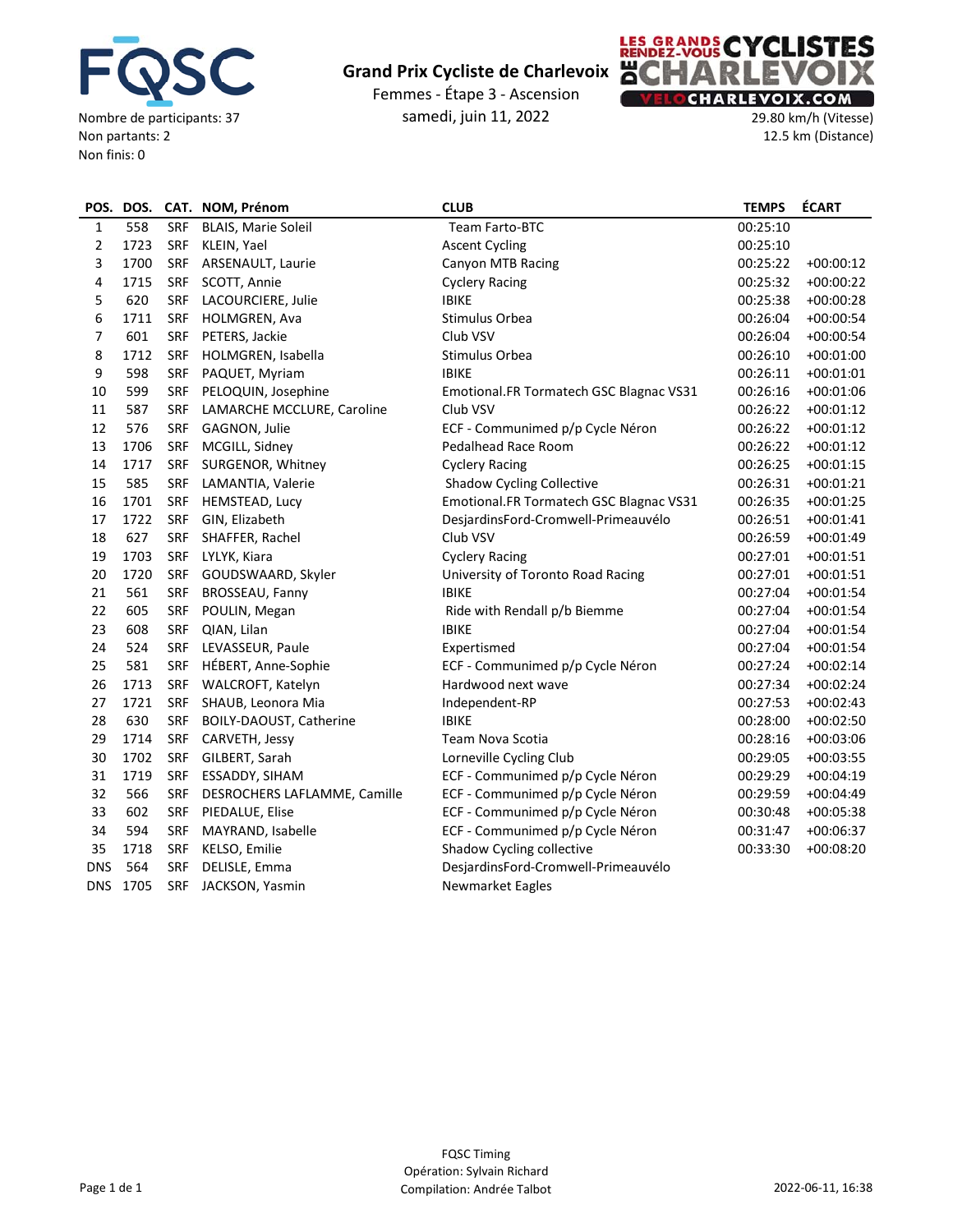![](_page_4_Picture_0.jpeg)

Hommes ‐ Étape 3 ‐ Ascension samedi, juin 11, 2022

![](_page_4_Picture_3.jpeg)

37.53 km/h (Vitesse) 12.5 km (Distance)

| POS.           |                                                  |            | DOS. CAT. NOM, Prénom                  | <b>CLUB</b>                         | <b>TEMPS</b> | <b>ÉCART</b> |  |
|----------------|--------------------------------------------------|------------|----------------------------------------|-------------------------------------|--------------|--------------|--|
| $\mathbf{1}$   | 181                                              |            | SRH COTE, Pier Andre                   | Human Powered Health                | 00:19:59     |              |  |
| $\overline{2}$ | 1773                                             |            | SRH VALENTI, Luke                      | <b>Toronto Hustle</b>               | 00:20:05     | $+00:00:06$  |  |
| 3              | 295                                              |            | SRH GAGNE, Julien                      | Indépendant-RP                      | 00:20:05     | $+00:00:06$  |  |
| 4              | 191                                              |            | SRH DUBE, David                        | <b>Toronto Hustle</b>               | 00:20:05     | $+00:00:06$  |  |
| 5              | 217                                              |            | SRH IZQUIERDO BERNIER, Francis         | Cannondale Echelon p/b 4iiii        | 00:20:11     | $+00:00:12$  |  |
| 6              | 237                                              |            | SRH MILES, Carson                      | Premier Tech U23                    | 00:20:11     | $+00:00:12$  |  |
| 7              | 1730                                             |            | SRH JACKSON, Zakariya                  | United nations of cyclists          | 00:20:31     | $+00:00:32$  |  |
| 8              | 206                                              |            | SRH GERVAIS, Laurent                   | Cannondale Echelon p/b 4iiii        | 00:20:32     | $+00:00:33$  |  |
| 9              | 241                                              |            | SRH OBRAND, Jeremy                     | <b>Toronto Hustle</b>               | 00:20:32     | $+00:00:33$  |  |
| 10             | 265                                              |            | SRH SCHAMPAERT, Philippe               | Odd Collectif p/p Quilicot          | 00:20:32     | $+00:00:33$  |  |
| 11             | 421                                              |            | SRH *ROY, Alexandre                    | Siboire CCS                         | 00:20:47     | $+00:00:48$  |  |
| 12             | 1765                                             |            | SRH CHAMBERLAIN, Joseph                | Independent-RP                      | 00:20:50     | $+00:00:51$  |  |
| 13             | 239                                              |            | SRH MOREAU, Maximilien                 | Premier Tech x Endo Lévis           | 00:20:50     | $+00:00:51$  |  |
| 14             | 148                                              |            | SRH VIALLE, Alexandre                  | Toyota St-Eustache                  | 00:20:50     | $+00:00:51$  |  |
| 15             | 193                                              | SRH        | DUBUC, Simon                           | TRA/Mandevco TRA/Mandevco           | 00:20:50     | $+00:00:51$  |  |
| 16             | 1756                                             |            | SRH CONLY, Lukas                       | TRA/Mandevco TRA/Mandevco           | 00:20:50     | $+00:00:51$  |  |
| 17             | 159                                              | SRH        | <b>BELHUMEUR, Felix</b>                | Indépendant-RP Pivot Cycles-OTE     | 00:20:50     | $+00:00:51$  |  |
| 18             | 250                                              |            | SRH PELOQUIN, Olivier                  | Cannondale Echelon p/b 4iiii        | 00:20:50     | $+00:00:51$  |  |
| 19             | 209                                              |            | SRH GOODFELLOW, William                | Yoeleo test Team p/b 4Mind          | 00:20:50     | $+00:00:51$  |  |
| 20             | 1664                                             |            | SRH OMURA, Tommy                       | Rouleurs - Polo Vélo                | 00:20:50     | $+00:00:51$  |  |
| 21             | 153                                              | SRH        | <b>BANVILLE, Yannick</b>               | Ride with rendall PB Biemme         | 00:20:50     | $+00:00:51$  |  |
| 22             | 202                                              |            | SRH FISET, Guillaume                   | Premier Tech x Endo Lévis           | 00:20:50     | $+00:00:51$  |  |
| 23             | 164                                              | SRH        | <b>BLANC PAQUE, Paul</b>               | 360 AGENCY/Cycles Régis             | 00:20:55     | $+00:00:56$  |  |
| 24             | 423                                              | <b>SRH</b> | *SARRAZIN-MACKAY, Gabriel              | <b>KOROM</b>                        | 00:20:55     | $+00:00:56$  |  |
| 25             | 1609                                             | SRH        | KALICHMAN, Daniel                      | <b>Toronto Hustle</b>               | 00:20:55     | $+00:00:56$  |  |
| 26             | 1631                                             | SRH        | KOSZELA, Daniel                        | <b>XSPEED UNITED</b>                | 00:20:55     | $+00:00:56$  |  |
| 27             | 1735                                             | SRH        | CIOTLOS, Jack                          | <b>UNC</b>                          | 00:20:59     | $+00:01:00$  |  |
| 28             | 1696                                             | SRH        | MENEGON, Nicholas                      | Tag cycling race team               | 00:21:00     | $+00:01:01$  |  |
| 29             | 1753                                             |            | SRH SHERAR, Matthew                    | <b>ASCENT CYCLING</b>               | 00:21:00     | $+00:01:01$  |  |
| 30             | 179                                              |            | SRH COTE, Nicolas                      | Yoeleo test Team p/b 4Mind          | 00:21:00     | $+00:01:01$  |  |
| 31             | 152                                              |            | SRH AUDET BOUCHER, Gabriel             | <b>IBIKE</b>                        | 00:21:00     | $+00:01:01$  |  |
| 32             | 311                                              |            | SRH GUILBEAULT, Luc                    | Premier Tech x Endo Lévis           | 00:21:03     | $+00:01:04$  |  |
| 33             | 227                                              |            | SRH LACHANCE, Jean Michel              | Indépendant-RP                      | 00:21:03     | $+00:01:04$  |  |
| 34             | 1662                                             |            | SRH WOODFORD, Alexander                | Ride with rendall PB Biemme         | 00:21:03     | $+00:01:04$  |  |
| 35             | 1725                                             |            | SRH SITTLINGTON, Ethan                 | Toronto Hustle                      | 00:21:19     | $+00:01:20$  |  |
| 36             | 1754                                             |            | SRH GREGORY, Daniel                    | United nations of cyclists          | 00:21:22     | $+00:01:23$  |  |
| 37             | 291                                              |            | SRH FABRY, Antoine                     | 360 AGENCY/Cycles Régis             | 00:21:25     | $+00:01:26$  |  |
| 38             | 222                                              |            | SRH JUNEAU, Francis                    | Premier Tech U23 Cycling Project    | 00:21:25     | $+00:01:26$  |  |
| 39             | 189                                              | SRH        | DROUIN, David                          | VELOSELECT-SILBER VELOSELECT-SILBER | 00:21:25     | $+00:01:26$  |  |
| 40             | 1728                                             | SRH        | O'KRAFKA, Logan                        | United nations of cyclists          | 00:21:30     | $+00:01:31$  |  |
| 41             | 1732                                             | SRH        | FORTIER, Marc-Andre                    | Pivot Cycles - OTE                  | 00:21:31     | $+00:01:32$  |  |
| 42             | 284                                              | SRH        | ROCHETTE, Alexis                       | Vélo CARTEL                         | 00:21:34     | $+00:01:35$  |  |
| 43             | 203                                              | SRH        | <b>FOREST LEBLANC, Charles Antoine</b> | DesjardinsFord-Cromwell-Primeauvélo | 00:21:34     | $+00:01:35$  |  |
| 44             | 172                                              | SRH        | <b>BRISEBOIS, Olivier</b>              | Cannondale Echelon p/b 4iiii        | 00:21:34     | $+00:01:35$  |  |
| 45             | 1766                                             |            | SRH STOPPA, Brett                      | Ride with rendall PB Biemme         | 00:21:34     | $+00:01:35$  |  |
| 46             | 195                                              | SRH        | DUFOUR, William                        | EC Makadence Primeau Vélo           | 00:21:39     | $+00:01:40$  |  |
| 47             | 277                                              |            | SRH WOLFE, Adam                        | TRA/Mandevco TRA/Mandevco           | 00:21:41     | $+00:01:42$  |  |
| 48             | 450                                              | SRH        | *MEUNIER, Frederic                     | Cannondale Echelon p/b 4iiii        | 00:21:41     | $+00:01:42$  |  |
| 49             | 1764                                             | SRH        | FENG, Tommy                            | Independent-RP                      | 00:21:41     | $+00:01:42$  |  |
| 50             | 192                                              | SRH        | DUBOIS, Cedrik                         | 360 AGENCY/Cycles Régis             | 00:21:41     | $+00:01:42$  |  |
| 51             | 228                                              |            | SRH LAROCHELLE, Pierre Antoine         | Vélo CARTEL                         | 00:21:44     | $+00:01:45$  |  |
|                | <b>FQSC Timing</b><br>Opération: Sylvain Richard |            |                                        |                                     |              |              |  |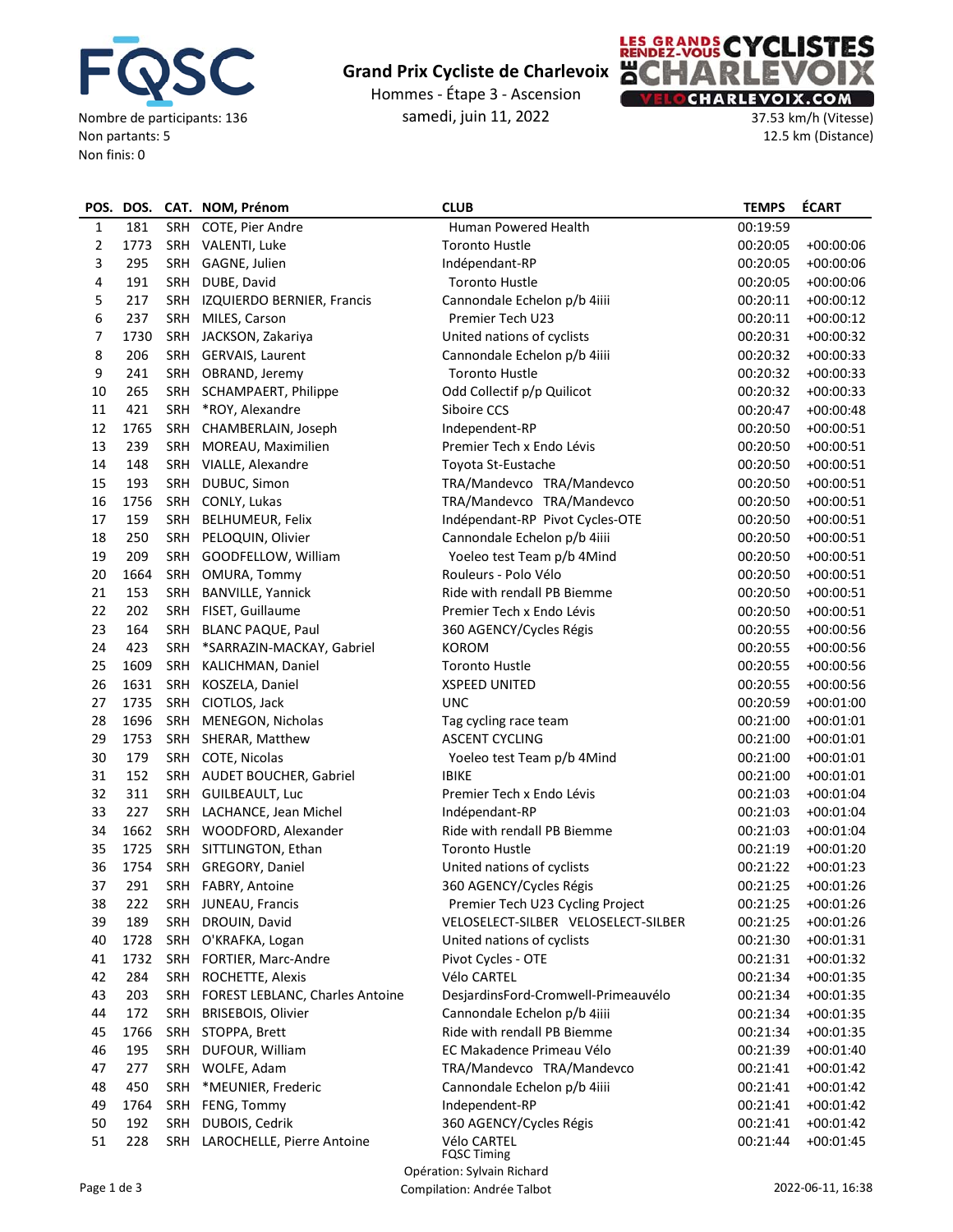![](_page_5_Picture_0.jpeg)

Hommes ‐ Étape 3 ‐ Ascension samedi, juin 11, 2022

![](_page_5_Picture_3.jpeg)

37.53 km/h (Vitesse) 12.5 km (Distance)

| 52  | 394  |                 | SRH *HOLLIDAY, Jean-Philip          | Rocket Factory-Fauve            | 00:21:44 | $+00:01:45$ |
|-----|------|-----------------|-------------------------------------|---------------------------------|----------|-------------|
| 53  | 392  |                 | SRH *GUY-TESSIER, William           | <b>KOROM</b>                    | 00:21:47 | $+00:01:48$ |
| 54  | 205  |                 | SRH GABRIEL, Mathieu                | Premier Tech x Endo Lévis       | 00:21:47 | $+00:01:48$ |
| 55  | 407  |                 | SRH *MESSIER, Charles-Antoine       | Vélo 2000-Rhino Rack            | 00:21:47 | $+00:01:48$ |
| 56  | 1629 |                 | SRH HAMM, Emile                     | <b>Toronto Hustle</b>           | 00:21:53 | $+00:01:54$ |
| 57  | 220  |                 | SRH JOANNISSE, Michael              | Rouleurs - Polo Vélo            | 00:21:53 | $+00:01:54$ |
| 58  | 149  |                 | SRH ACKERT, Ian                     | Hardwood Next Wave              | 00:21:56 | $+00:01:57$ |
| 59  | 301  |                 | SRH AUCLAIR, Raphael                | Indépendant-RP Pivot Cycles-OTE | 00:21:56 | $+00:01:57$ |
| 60  | 1736 |                 | SRH INGLIS, Theron                  | Independent-RP                  | 00:21:56 | $+00:01:57$ |
| 61  | 260  |                 | SRH ROBIDOUX, Xavier                | Vélo CARTEL                     | 00:22:03 | $+00:02:04$ |
| 62  | 1760 |                 | SRH SHARPE, Kieran                  | Team Nova Scotia                | 00:22:03 | $+00:02:04$ |
| 63  | 286  |                 | SRH SHOUBRIDGE, Justin              | Odd Collectif p/p Quilicot      | 00:22:03 | $+00:02:04$ |
| 64  | 290  |                 | SRH CHEVRIER, Benedict              | <b>IBIKE</b>                    | 00:22:03 | $+00:02:04$ |
| 65  | 440  |                 | SRH *DELESALLE, Geoffrey            | Indépendant-RP                  | 00:22:07 | $+00:02:08$ |
| 66  | 183  |                 | SRH CUSSON FRADET, Jules            | Premier Tech x Endo Lévis       | 00:22:08 | $+00:02:09$ |
| 67  | 1738 |                 | SRH WOODFORD, Theodore              | Ride with rendall PB Biemme     | 00:22:08 | $+00:02:09$ |
| 68  | 288  | SRH             | FORGET, Maxime                      | 360 AGENCY/Cycles Régis         | 00:22:14 | $+00:02:15$ |
| 69  | 391  | SRH             | *GRAHAM, Cedrick                    | Mon Vélo                        | 00:22:17 | $+00:02:18$ |
| 70  | 417  | SR <sub>3</sub> | *PROVENCHER, Mathieu                | <b>KOROM</b>                    | 00:22:17 | $+00:02:18$ |
| 71  | 1733 | SRH             | ROBINSON, Mitchell James            | <b>ASCENT CYCLING</b>           | 00:22:17 | $+00:02:18$ |
| 72  | 1740 | SRH             |                                     | <b>Toronto Hustle</b>           | 00:22:19 | $+00:02:20$ |
| 73  | 173  | SRH             | MARTIN, Nathan                      | Rouleurs - Polo Vélo            | 00:22:19 |             |
|     |      |                 | CALDWELL, Philip                    |                                 |          | $+00:02:20$ |
| 74  | 1716 | SRH             | MALLANY-STANLEY, Aiden              | Ride with rendall PB Biemme     | 00:22:19 | $+00:02:20$ |
| 75  | 254  | SRH             | PRIEUR DREVON, Loic                 | <b>IBIKE</b>                    | 00:22:19 | $+00:02:20$ |
| 76  | 418  | SRH             | *RIOUX, Christophe                  | Rocket Factory-Fauve            | 00:22:19 | $+00:02:20$ |
| 77  | 185  |                 | SRH DE LA SABLONNIERE, Julien       | Premier Tech x Endo Lévis       | 00:22:19 | $+00:02:20$ |
| 78  | 261  |                 | SRH ROUSSEAU, Sebastien             | Premier Tech x Endo Lévis       | 00:22:26 | $+00:02:27$ |
| 79  | 266  |                 | SRH SCHERER, Etienne                | Vélo 2000-Rhino Rack            | 00:22:26 | $+00:02:27$ |
| 80  | 162  |                 | SRH BILODEAU LAFLAMME, Alexandre    | <b>IBIKE</b>                    | 00:22:26 | $+00:02:27$ |
| 81  | 455  |                 | SRH *BIGRAS, Sebastien              | Indépendant-RP                  | 00:22:26 | $+00:02:27$ |
| 82  | 292  |                 | SRH BAILLARGEON, Thomas             | Odd Collectif p/p Quilicot      | 00:22:29 | $+00:02:30$ |
| 83  | 296  |                 | SRH MCDONNELL-STEWART, Nicholas-Ian | Rouleurs - Polo Vélo            | 00:22:31 | $+00:02:32$ |
| 84  | 1739 |                 | SRH SCHINDLER, Peter                | United nations of cyclists      | 00:22:32 | $+00:02:33$ |
| 85  | 378  | SRH             | *CYRENNE, Damien                    | Rocket Factory-Fauve            | 00:22:34 | $+00:02:35$ |
| 86  | 182  |                 | SRH COULET, Denis                   | Rocket Factory-Fauve            | 00:22:34 | $+00:02:35$ |
| 87  | 282  |                 | SRH DE LA DURANTAYE, Olivier        | <b>IBIKE</b>                    | 00:22:36 | $+00:02:37$ |
| 88  | 1726 |                 | SRH MEHLOMAKULU, Zola               | <b>ASCENT CYCLING</b>           | 00:22:36 | $+00:02:37$ |
| 89  | 297  |                 | SRH SIMARD, Philippe Antoine        | Odd Collectif p/p Quilicot      | 00:22:36 | $+00:02:37$ |
| 90  | 388  | SRH             | *FOURNIER, Jonathan                 | Club VSV                        | 00:22:40 | $+00:02:41$ |
| 91  | 236  | <b>SRH</b>      | MERCIER, Maxime                     | Rocket Factory-Fauve            | 00:22:49 | $+00:02:50$ |
| 92  | 154  | SRH             | BARRY, David                        | Premier Tech x Endo Lévis       | 00:22:53 | $+00:02:54$ |
| 93  | 287  | SRH             | LEBLANC, Samuel                     | Vélo 2000-Rhino Rack            | 00:22:54 | $+00:02:55$ |
| 94  | 1641 | SRH             | <b>BURCUL, Zvonimir</b>             | Rouleurs - Polo Vélo            | 00:22:54 | $+00:02:55$ |
| 95  | 166  | SRH             | BORDUAS, Mathieu                    | Rocket Factory-Fauve            | 00:22:57 | $+00:02:58$ |
| 96  | 352  | <b>SRH</b>      | *ALZAMORA, Federico                 | Apex Outaouais p/b Euro-sports  | 00:22:57 | $+00:02:58$ |
| 97  | 272  | <b>SRH</b>      | <b>TELLIER, Francis</b>             | Premier Tech x Endo Lévis       | 00:23:01 | $+00:03:02$ |
| 98  | 180  | SRH             | COTE, Nicolas                       | <b>IBIKE</b>                    | 00:23:09 | $+00:03:10$ |
| 99  | 197  | SRH             | DUPONT, Jacob                       | Rocket Factory-Fauve            | 00:23:09 | $+00:03:10$ |
| 100 | 174  | SRH             | CANTIN, Dominic                     | <b>IBIKE</b>                    | 00:23:16 | $+00:03:17$ |
| 101 | 262  | SRH             | ROWLEY, Christopher                 | Yoeleo test Team p/b 4Mind      | 00:23:23 | $+00:03:24$ |
| 102 | 700  |                 | SRH VENNE, Jean Philippe            | <b>CLAN KNOX</b>                | 00:23:26 | $+00:03:27$ |
| 103 | 356  | SRH             | *BERGERON-VALLEE, Alexandre         | Équipe Service Course           | 00:23:33 | $+00:03:34$ |
|     |      |                 |                                     | <b>FQSC Timing</b>              |          |             |
|     |      |                 |                                     | Opération: Sylvain Richard      |          |             |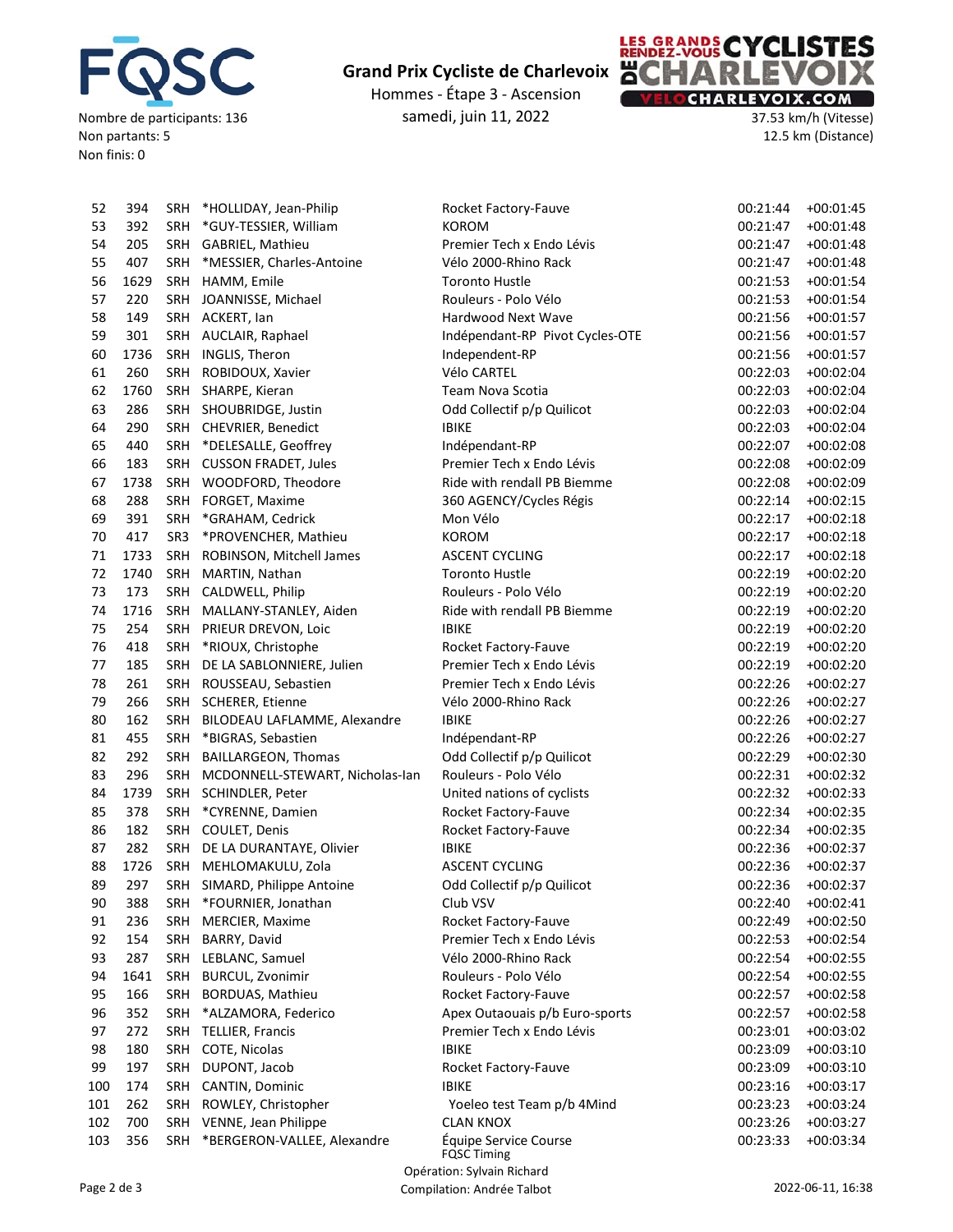![](_page_6_Picture_0.jpeg)

Hommes ‐ Étape 3 ‐ Ascension samedi, juin 11, 2022

![](_page_6_Picture_3.jpeg)

37.53 km/h (Vitesse) 12.5 km (Distance)

| 104        | 396  | <b>SRH</b> | *LALIBERTE, Alexandre     | <b>KOROM</b>             |
|------------|------|------------|---------------------------|--------------------------|
| 105        | 1692 | SRH        | ABIDI, Adam               | Pivot Cycles - OTE       |
| 106        | 215  | <b>SRH</b> | HAMEL, Simon              | Premier Tech x Endo Lé   |
| 107        | 351  | <b>SRH</b> | *ACETO, Giulio            | <b>McGill Cycling</b>    |
| 108        | 416  | <b>SRH</b> | *PICARD FISET, Jérémy     | Rouleurs - Polo Vélo     |
| 109        | 371  | <b>SRH</b> | *CHARLIER, Jeremy         | Rocket Factory-Fauve     |
| 110        | 364  | <b>SRH</b> | *BRAILOVSKI, Alexandre    | <b>KOROM</b>             |
| 111        | 430  | <b>SRH</b> | *VALLEJO VIDAL, Pablo     | <b>IBIKE</b>             |
| 112        | 184  | <b>SRH</b> | DALLAIRE, Merlin          | Siboire CCS              |
| 113        | 1086 | <b>SRH</b> | GOSSELIN, Pierre-Marc     | <b>KOROM</b>             |
| 114        | 408  | <b>SRH</b> | *MICHAUD, Nicolas         | <b>KOROM</b>             |
| 115        | 1687 | <b>SRH</b> | GELINAS, Brandon          | Rouleurs - Polo Vélo     |
| 116        | 1635 | <b>SRH</b> | DEWALD, Ryan              | <b>Team Skyline</b>      |
| 117        | 415  | <b>SRH</b> | *PELOQUIN, Maxime         | Rocket Factory-Fauve     |
| 118        | 246  | <b>SRH</b> | <b>OUIMET, Charles</b>    | Indépendant-RP           |
| 119        | 464  | <b>SRH</b> | *SEGUIER, Sebastien       | <b>McGill Cycling</b>    |
| 120        | 169  | <b>SRH</b> | <b>BOUCHARD, Mathieu</b>  | Vélo 2000-Rhino Rack     |
| 121        | 251  | SRH        | PINEDA, Hendrik           | Cannondale Echelon p/    |
| 122        | 163  | <b>SRH</b> | <b>BLACKBURN, William</b> | Vélo 2000-Rhino Rack     |
| 123        | 1727 | <b>SRH</b> | SPROUL, Alessandro        | United nations of cyclis |
| 124        | 437  | <b>SRH</b> | *AUGEARD, Nathan          | <b>McGill Cycling</b>    |
| 125        | 426  | <b>SRH</b> | *ST PIERRE, Louis         | <b>KOROM</b>             |
| 126        | 482  | <b>SRH</b> | *CORMIER, Michaël         | <b>KOROM</b>             |
| 127        | 425  | <b>SRH</b> | *ST PIERRE, Arnaud        | Rocket Factory-Fauve     |
| 128        | 231  | <b>SRH</b> | LUPIEN, Joseph            | Team Skyline             |
| 129        | 1762 | <b>SRH</b> | HANIF, Nickolas           | Bateman's Bike CO.       |
| 130        | 1761 | <b>SRH</b> | JARVINE, Caleb            | Independent-RP           |
| 131        | 1752 | <b>SRH</b> | HULLEY-CARROLL, Joshua    | Ride with rendall PB Bie |
| <b>DNS</b> | 43   | <b>SRH</b> | ARTZY-MCCENDIE, Joshua    | Rocket Factory-Fauve     |
| <b>DNS</b> | 275  | <b>SRH</b> | TURCOTTE, Shawn           | Rocket Factory-Fauve     |
| <b>DNS</b> | 1632 | <b>SRH</b> | FAWCETT, Michael          | Realdeal                 |
| <b>DNS</b> | 1724 | <b>SRH</b> | HOLMGREN, Gunnar          | Pivot Cycles - OTE       |
| <b>DNS</b> | 1734 | <b>SRH</b> | <b>BELHUMEUR, Vincent</b> | <b>NIL</b>               |
|            |      |            |                           |                          |

| 104 | 396      |            | SRH *LALIBERTE, Alexandre | <b>KOROM</b>                 | 00:23:33 | $+00:03:34$ |
|-----|----------|------------|---------------------------|------------------------------|----------|-------------|
| 105 | 1692     | SRH        | ABIDI, Adam               | Pivot Cycles - OTE           | 00:23:38 | $+00:03:39$ |
| 106 | 215      | SRH        | HAMEL, Simon              | Premier Tech x Endo Lévis    | 00:23:38 | $+00:03:39$ |
| 107 | 351      | <b>SRH</b> | *ACETO, Giulio            | <b>McGill Cycling</b>        | 00:23:40 | $+00:03:41$ |
| 108 | 416      | <b>SRH</b> | *PICARD FISET, Jérémy     | Rouleurs - Polo Vélo         | 00:23:40 | $+00:03:41$ |
| 109 | 371      | <b>SRH</b> | *CHARLIER, Jeremy         | Rocket Factory-Fauve         | 00:23:43 | $+00:03:44$ |
| 110 | 364      | <b>SRH</b> | *BRAILOVSKI, Alexandre    | <b>KOROM</b>                 | 00:23:58 | $+00:03:59$ |
| 111 | 430      | SRH        | *VALLEJO VIDAL, Pablo     | <b>IBIKE</b>                 | 00:24:00 | $+00:04:01$ |
| 112 | 184      | SRH        | DALLAIRE, Merlin          | Siboire CCS                  | 00:24:09 | $+00:04:10$ |
| 113 | 1086     | SRH        | GOSSELIN, Pierre-Marc     | <b>KOROM</b>                 | 00:24:16 | $+00:04:17$ |
| 114 | 408      | <b>SRH</b> | *MICHAUD, Nicolas         | <b>KOROM</b>                 | 00:24:27 | $+00:04:28$ |
| 115 | 1687     | SRH        | GELINAS, Brandon          | Rouleurs - Polo Vélo         | 00:24:31 | $+00:04:32$ |
| 116 | 1635     | <b>SRH</b> | DEWALD, Ryan              | Team Skyline                 | 00:24:39 | $+00:04:40$ |
| 117 | 415      | SRH        | *PELOQUIN, Maxime         | Rocket Factory-Fauve         | 00:24:56 | $+00:04:57$ |
| 118 | 246      | SRH        | OUIMET, Charles           | Indépendant-RP               | 00:25:52 | $+00:05:53$ |
| 119 | 464      | <b>SRH</b> | *SEGUIER, Sebastien       | McGill Cycling               | 00:25:55 | $+00:05:56$ |
| 120 | 169      | <b>SRH</b> | BOUCHARD, Mathieu         | Vélo 2000-Rhino Rack         | 00:26:12 | $+00:06:13$ |
| 121 | 251      | SRH        | PINEDA, Hendrik           | Cannondale Echelon p/b 4iiii | 00:26:12 | $+00:06:13$ |
| 122 | 163      | SRH        | <b>BLACKBURN, William</b> | Vélo 2000-Rhino Rack         | 00:26:12 | $+00:06:13$ |
| 123 | 1727     | <b>SRH</b> | SPROUL, Alessandro        | United nations of cyclists   | 00:26:19 | $+00:06:20$ |
| 124 | 437      | SRH        | *AUGEARD, Nathan          | <b>McGill Cycling</b>        | 00:27:16 | $+00:07:17$ |
| 125 | 426      | SRH        | *ST PIERRE, Louis         | <b>KOROM</b>                 | 00:27:20 | $+00:07:21$ |
| 126 | 482      | <b>SRH</b> | *CORMIER, Michaël         | <b>KOROM</b>                 | 00:27:44 | $+00:07:45$ |
| 127 | 425      | SRH        | *ST PIERRE, Arnaud        | Rocket Factory-Fauve         | 00:27:53 | $+00:07:54$ |
| 128 | 231      | SRH        | LUPIEN, Joseph            | Team Skyline                 | 00:28:58 | $+00:08:59$ |
| 129 | 1762     | SRH        | HANIF, Nickolas           | Bateman's Bike CO.           | 00:30:32 | $+00:10:33$ |
| 130 | 1761     | SRH        | JARVINE, Caleb            | Independent-RP               | 00:34:45 | $+00:14:46$ |
| 131 | 1752     | SRH        | HULLEY-CARROLL, Joshua    | Ride with rendall PB Biemme  | 00:34:47 | $+00:14:48$ |
| DNS | 43       | <b>SRH</b> | ARTZY-MCCENDIE, Joshua    | Rocket Factory-Fauve         |          |             |
| DNS | 275      | SRH        | TURCOTTE, Shawn           | Rocket Factory-Fauve         |          |             |
| DNS | 1632     | SRH        | FAWCETT, Michael          | Realdeal                     |          |             |
|     | DNS 1724 |            | SRH HOLMGREN, Gunnar      | Pivot Cycles - OTE           |          |             |
|     |          |            |                           |                              |          |             |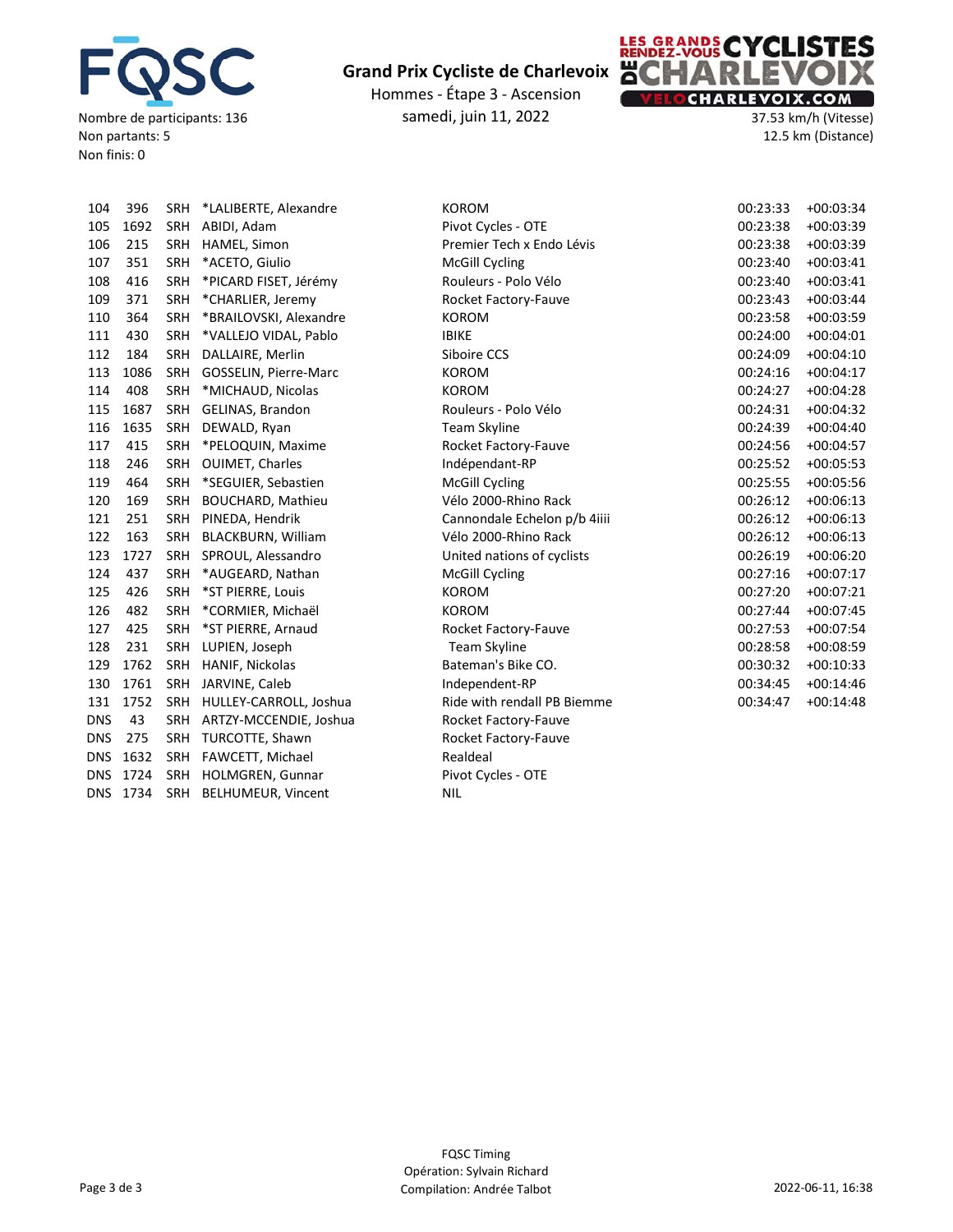![](_page_7_Picture_0.jpeg)

Nombre de participants: 30 Non partants: 3 Non finis: 0

# **Grand Prix Cycliste de Charlevoix**

Maître 1 ‐ Étape 2 ‐ Ascension samedi, juin 11, 2022

## **LES GRANDS CYCLISTES** Ж **CHARLEVOIX.COM**

32.51 km/h (Vitesse) 12.5 km (Distance)

|              |     | POS. DOS. NOM, Prénom                | <b>CLUB</b>                          | <b>TEMPS</b> | <b>ÉCART</b> |
|--------------|-----|--------------------------------------|--------------------------------------|--------------|--------------|
| $\mathbf{1}$ |     | 674 GAGNE, Joel                      | Vélo CARTEL                          | 00:23:04     |              |
| 2            |     | 687 LOISELLE, Eric                   | Cannondale Echelon p/b 4iiii         | 00:23:12     | $+00:00:08$  |
| 3            |     | 698 SAMSON, Pierre Luc               | Équipe Iris-Bob Cyclo                | 00:23:12     | $+00:00:08$  |
| 4            |     | 685 LETENDRE, Mathias                | ESV Équipe Studio Vélo               | 00:23:16     | $+00:00:12$  |
| 5            |     | 900 ST PIERRE, Martin                | Rouleurs - Polo Vélo                 | 00:23:16     | $+00:00:12$  |
| 6            |     | 699 TURCOTTE, Maxime                 | Siboire CCS                          | 00:23:16     | $+00:00:12$  |
| 7            |     | 1607 LANGLOIS, Bruno                 | Velo Cartel                          | 00:23:16     | $+00:00:12$  |
| 8            |     | 676 HEBERT, Olivier                  | Cannondale Echelon p/b 4iiii         | 00:23:16     | $+00:00:12$  |
| 9            |     | 677 HOULD, Mathieu                   | Siboire CCS Équipe Vélo Mauricie EVM | 00:23:16     | $+00:00:12$  |
| 10           |     | 694 PROULX, Nicolas                  | Cannondale Echelon p/b 4iiii         | 00:23:22     | $+00:00:18$  |
| 11           | 668 | DION, Alexandre                      | Cannondale Echelon p/b 4iiii         | 00:23:22     | $+00:00:18$  |
| 12           |     | 673 GAGNE, Israel                    | Siboire CCS                          | 00:23:24     | $+00:00:20$  |
| 13           |     | 1650 DI SILVESTRO, Matthew           | Apex Outaouais PB Euro-sports        | 00:23:31     | $+00:00:27$  |
| 14           |     | 671 FONTANAUD, Jeremie               | Rackultra                            | 00:24:13     | $+00:01:09$  |
| 15           |     | 664 DAIGLE, Maxime                   | Écomax/Vélogare                      | 00:24:19     | $+00:01:15$  |
| 16           |     | 663 COUTURE, Jerome                  | Siboire CCS                          | 00:24:19     | $+00:01:15$  |
| 17           |     | 710 LEVESQUE, Gabriel                | 360 Agency                           | 00:24:21     | $+00:01:17$  |
| 18           |     | 717 SEGUIN, Patrick                  | Rouleurs - Polo Vélo                 | 00:24:24     | $+00:01:20$  |
| 19           |     | 682 LAMY, Guillaume                  | Indépendant-RP                       | 00:24:27     | $+00:01:23$  |
| 20           |     | 662 COUTURE, Etienne                 | Siboire CCS                          | 00:24:30     | $+00:01:26$  |
| 21           |     | 706 MENARD KILRANE, Francois         | Cannondale Echelon p/b 4iiii         | 00:24:33     | $+00:01:29$  |
| 22           |     | 669 DUSSAULT TURCOTTE, Jean Francois | Vélo CARTEL                          | 00:24:58     | $+00:01:54$  |
| 23           |     | 1410 LAJEUNESSE, Alexandre           | Indépendant-RP                       | 00:25:14     | $+00:02:10$  |
| 24           |     | 681 LALANCETTE, Laurent              | Rackultra                            | 00:25:24     | $+00:02:20$  |
| 25           |     | 688 MAURICE, Steve                   | Écomax/Vélogare                      | 00:25:26     | $+00:02:22$  |
| 26           |     | 670 EMOND, Sebastien                 | Vélo CARTEL                          | 00:25:36     | $+00:02:32$  |
| 27           | 680 | LAFOREST, Guillaume                  | Écomax/Vélogare                      | 00:28:06     | $+00:05:02$  |
| <b>DNS</b>   |     | 696 RIOUX, Cedrik                    | Écomax/Vélogare                      |              |              |
| <b>DNS</b>   |     | 704 GELINAS, Joel Simon              | Vélo CARTEL                          |              |              |
| <b>DNS</b>   |     | 871 MARTEL, Benjamin                 | Indépendant-RP                       |              |              |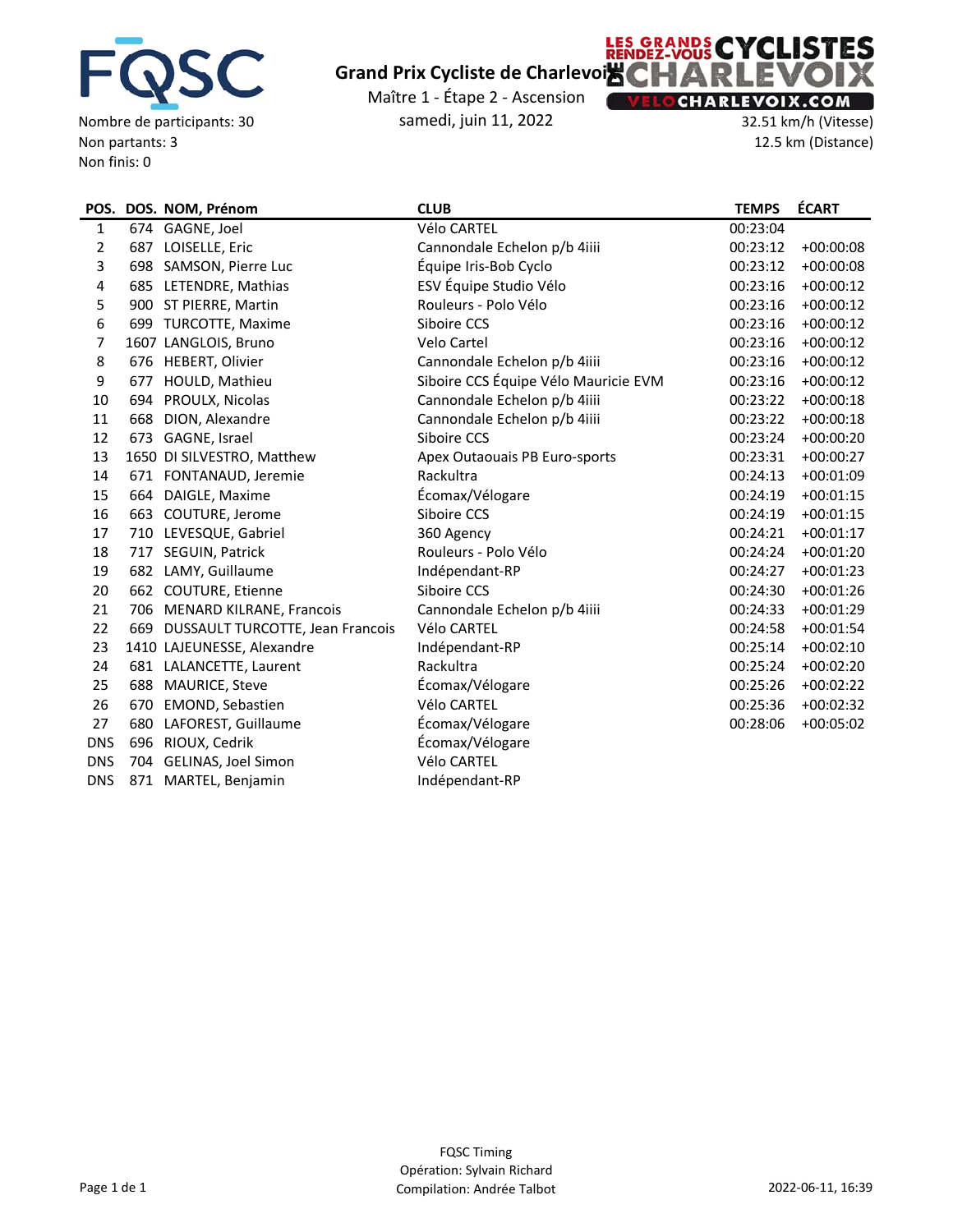![](_page_8_Picture_0.jpeg)

Nombre de participants: 43 Non partants: 0 Non finis: 0

# **Grand Prix Cycliste de Charlevoix**

Maître 2 ‐ Étape 2 ‐ Ascension samedi, juin 11, 2022

![](_page_8_Picture_4.jpeg)

31.19 km/h (Vitesse) 12.5 km (Distance)

|                | POS. DOS. NOM, Prénom      | <b>CLUB</b>                   | <b>TEMPS</b> | <b>ÉCART</b> |
|----------------|----------------------------|-------------------------------|--------------|--------------|
| $\mathbf{1}$   | 882 PERREAULT, Sebastien   | Indépendant-RP                | 00:24:03     |              |
| $\overline{2}$ | 1411 PERREAULT, Charles    | <b>CLAN KNOX</b>              | 00:24:07     | $+00:00:04$  |
| 3              | 851 HEBERT, Maxime         | Rackultra                     | 00:24:10     | $+00:00:07$  |
| 4              | 903 TREMBLAY, Patrick      | Rouleurs - Polo Vélo          | 00:24:10     | $+00:00:07$  |
| 5              | 1412 LACOMBE, David        | <b>CLAN KNOX</b>              | 00:24:12     | $+00:00:09$  |
| 6              | 1699 MARLEAU, Ian          | Indépendant-RP                | 00:24:12     | $+00:00:09$  |
| 7              | 918 CLEMENT, Eric          | Mon Vélo                      | 00:24:15     | $+00:00:12$  |
| 8              | 892 ROBERT, Jean Philippe  | Écomax/Vélogare               | 00:24:15     | $+00:00:12$  |
| 9              | 860 LAFLEUR, Alain         | Écomax/Vélogare               | 00:24:15     | $+00:00:12$  |
| 10             | 815 CASALLAS, John         | Vélo 2000-Rhino Rack          | 00:24:15     | $+00:00:12$  |
| 11             | 838 FORTIER, Mathieu       | Indépendant-RP                | 00:24:15     | $+00:00:12$  |
| 12             | 849 GOINEAU, Martin        | Relance équipe cycliste       | 00:24:21     | $+00:00:18$  |
| 13             | 874 MAXIMENCO, Serghei     | <b>IBIKE</b>                  | 00:24:25     | $+00:00:22$  |
| 14             | 960 BRAZEAU, Michel        | ZVP-OPTO RÉSEAU               | 00:24:44     | $+00:00:41$  |
| 15             | 885 PROULX, Guillaume      | Écomax/Vélogare               | 00:24:44     | $+00:00:41$  |
| 16             | 932 THIBEAULT, Sylvain     | VO2-Blackburn                 | 00:24:48     | $+00:00:45$  |
| 17             | 1695 DESGAGNE, Sebastien   | independent-RP                | 00:24:48     | $+00:00:45$  |
| 18             | 1613 DOYON, Alexandre      | Indépendant-RP                | 00:24:56     | $+00:00:53$  |
| 19             | 857 JODOIN, Andre          | Vélo 2000-Rhino Rack          | 00:24:59     | $+00:00:56$  |
| 20             | 820 CLERICY, Philippe      | 360 AGENCY/Cycles Régis       | 00:25:03     | $+00:01:00$  |
| 21             | 856 JOANNIS, Hugues        | Équipe Cycliste ABLOK         | 00:25:05     | $+00:01:02$  |
| 22             | 939 BEGIN, Patrick         | 360 AGENCY/Cycles Régis       | 00:25:09     | $+00:01:06$  |
| 23             | 898 SCHINCK, Philippe      | 360 AGENCY/Cycles Régis       | 00:25:09     | $+00:01:06$  |
| 24             | 915 HOUDE, Sebastien       | Lapraicycle - Desjardins      | 00:25:24     | $+00:01:21$  |
| 25             | 854 JARDINES HERRERA, Raul | Indépendant-RP                | 00:25:29     | $+00:01:26$  |
| 26             | 878 PAQUETTE, Dominic      | Cannondale Echelon p/b 4iiii  | 00:25:34     | $+00:01:31$  |
| 27             | 827 DION, Frederic         | Expertismed                   | 00:25:42     | $+00:01:39$  |
| 28             | 1621 BISSON, Pascal        | Rouleurs - Polo Vélo          | 00:25:49     | $+00:01:46$  |
| 29             | 814 CANTILLO, Alvaro       | <b>VCOM Cycles St-Laurent</b> | 00:25:52     | $+00:01:49$  |
| 30             | 829 DUFOUR, Louis          | 360 AGENCY/Cycles Régis       | 00:25:52     | $+00:01:49$  |
| 31             | 881 PERES, Erwan           | Rouleurs - Polo Vélo          | 00:25:55     | $+00:01:52$  |
| 32             | 899 SIMARD, David          | Écomax/Vélogare               | 00:25:55     | $+00:01:52$  |
| 33             | 858 JOLIN, Jean Francois   | VO2-Blackburn                 | 00:26:00     | $+00:01:57$  |
| 34             | 804 BELLEY, Simon          | 360 AGENCY/Cycles Régis       | 00:26:14     | $+00:02:11$  |
| 35             | 817 CHAN, Henry            | <b>IBIKE</b>                  | 00:26:21     | $+00:02:18$  |
| 36             | 816 CHAMPIGNY, Martin      | Club VSV                      | 00:26:56     | $+00:02:53$  |
| 37             | 828 DOYON, Francois        | Rackultra                     | 00:26:59     | $+00:02:56$  |
| 38             | 819 CHARTIER, Sebastien    | 360 AGENCY/Cycles Régis       | 00:27:10     | $+00:03:07$  |
| 39             | 865 LESSARD, Marco         | Écomax/Vélogare               | 00:27:28     | $+00:03:25$  |
| 40             | 940 BRAULT, Jonathan       | ESV Équipe Studio Vélo        | 00:27:38     | $+00:03:35$  |
| 41             | 952 ARSHI, Kourosh         | Vélo 2000-Rhino Rack          | 00:27:53     | $+00:03:50$  |
| 42             | 840 FOURCAUDOT, Marc       | Expertismed                   | 00:28:13     | $+00:04:10$  |
| 43             | 895 ROUILLARD, Philippe    | Écomax/Vélogare               | 00:28:47     | $+00:04:44$  |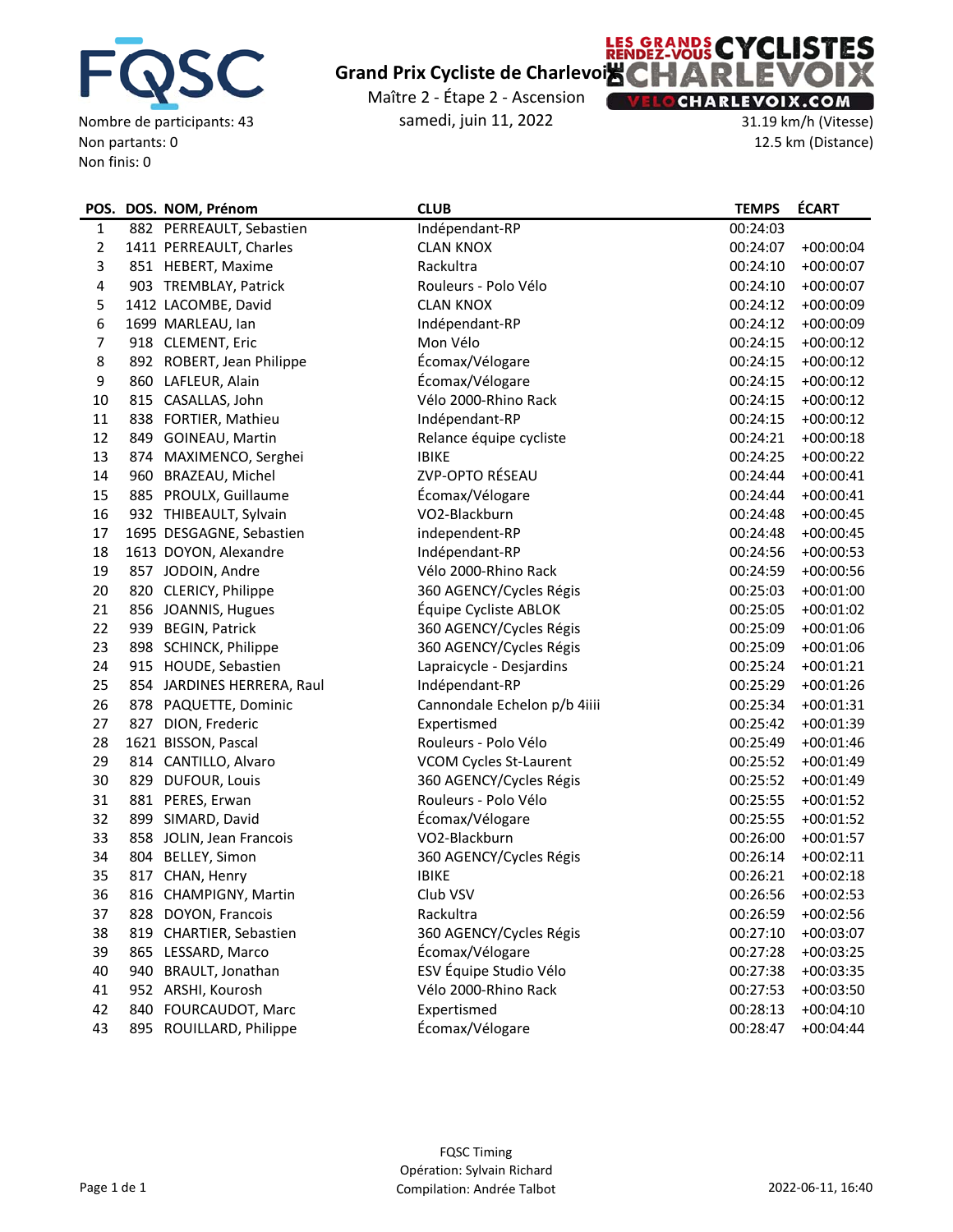![](_page_9_Picture_0.jpeg)

Nombre de participants: 25 Non partants: 1 Non finis: 0

# **Grand Prix Cycliste de Charlevoix**

Maître 3 ‐ Étape 2 ‐ Ascension samedi, juin 11, 2022

## **LES GRANDS CYCLISTES** X **CHARLEVOIX.COM**

28.75 km/h (Vitesse) 12.5 km (Distance)

|                |     | POS. DOS. NOM, Prénom    | <b>CLUB</b>                         | <b>TEMPS</b> | <b>ÉCART</b> |
|----------------|-----|--------------------------|-------------------------------------|--------------|--------------|
| 1              |     | 1651 CATERINI, Lorenzo   | Craftsman construction              | 00:26:05     |              |
| $\overline{2}$ |     | 979 HERVE, Pascal        | Expertismed                         | 00:26:07     | $+00:00:02$  |
| 3              | 975 | FORTIN, Nicolas          | Équipe Cycliste ABLOK               | 00:26:07     | $+00:00:02$  |
| 4              | 986 | LAMARCHE, Andre          | ESV Équipe Studio Vélo              | 00:26:17     | $+00:00:12$  |
| 5              | 995 | NAYET, Benoit            | CC Sports Maguire                   | 00:26:29     | $+00:00:24$  |
| 6              |     | 954 BERTRAND, Normand    | Louis Garneau Club International    | 00:26:41     | $+00:00:36$  |
| 7              |     | 1006 SANCHEZ, Miguel     | <b>CC Sports Maguire</b>            | 00:26:49     | $+00:00:44$  |
| 8              |     | 992 LUTZY, David         | Ride with Rendall p/b Biemme        | 00:26:49     | $+00:00:44$  |
| 9              |     | 1002 POPESCU, Virgil     | <b>VCOM Cycles St-Laurent</b>       | 00:26:49     | $+00:00:44$  |
| 10             |     | 1694 MARTEL, Brad        | Ride with rendall PB Biemme         | 00:26:49     | $+00:00:44$  |
| 11             |     | 1023 MILLETTE, Jocelyn   | Vélo 2000-Rhino Rack                | 00:27:00     | $+00:00:55$  |
| 12             |     | 956 BLACKBURN, Karl      | Club VSV                            | 00:27:02     | $+00:00:57$  |
| 13             | 997 | ORANGE, Robert           | Ride with Rendall p/b Biemme        | 00:27:07     | $+00:01:02$  |
| 14             |     | 862 LAURENCE, Janin      | Expertismed                         | 00:27:10     | $+00:01:05$  |
| 15             |     | 1013 THERER, Daniel      | ESV Équipe Studio Vélo              | 00:27:20     | $+00:01:15$  |
| 16             |     | 953 BELLEMARE, Rene      | Louis Garneau Club International    | 00:27:24     | $+00:01:19$  |
| 17             |     | 991 LUKASZEWICZ, Czeslaw | VELOSELECT-SILBER VELOSELECT-SILBER | 00:27:27     | $+00:01:22$  |
| 18             |     | 888 REGLAIN, Patrick     | <b>VELOSELECT-SILBER</b>            | 00:27:56     | $+00:01:51$  |
| 19             |     | 1011 STOESSER, Rolf      | <b>VCOM Cycles St-Laurent</b>       | 00:28:20     | $+00:02:15$  |
| 20             |     | 1686 FOUREZ, Erwann      | independent-RP                      | 00:28:23     | $+00:02:18$  |
| 21             |     | 987 LAMBERT, Jay         | Ride with Rendall p/b Biemme        | 00:28:25     | $+00:02:20$  |
| 22             |     | 969 DENEJKINE, Dmitri    | <b>VCOM Cycles St-Laurent</b>       | 00:29:16     | $+00:03:11$  |
| 23             |     | 1009 ST PIERRE, Denis    | Rackultra                           | 00:29:40     | $+00:03:35$  |
| 24             |     | 971 DESJARDINS, Eric     | Expertismed                         | 00:30:03     | $+00:03:58$  |
| <b>DNS</b>     |     | 1034 ADAMS, Sylvan       | <b>Israel Premier Tech</b>          |              |              |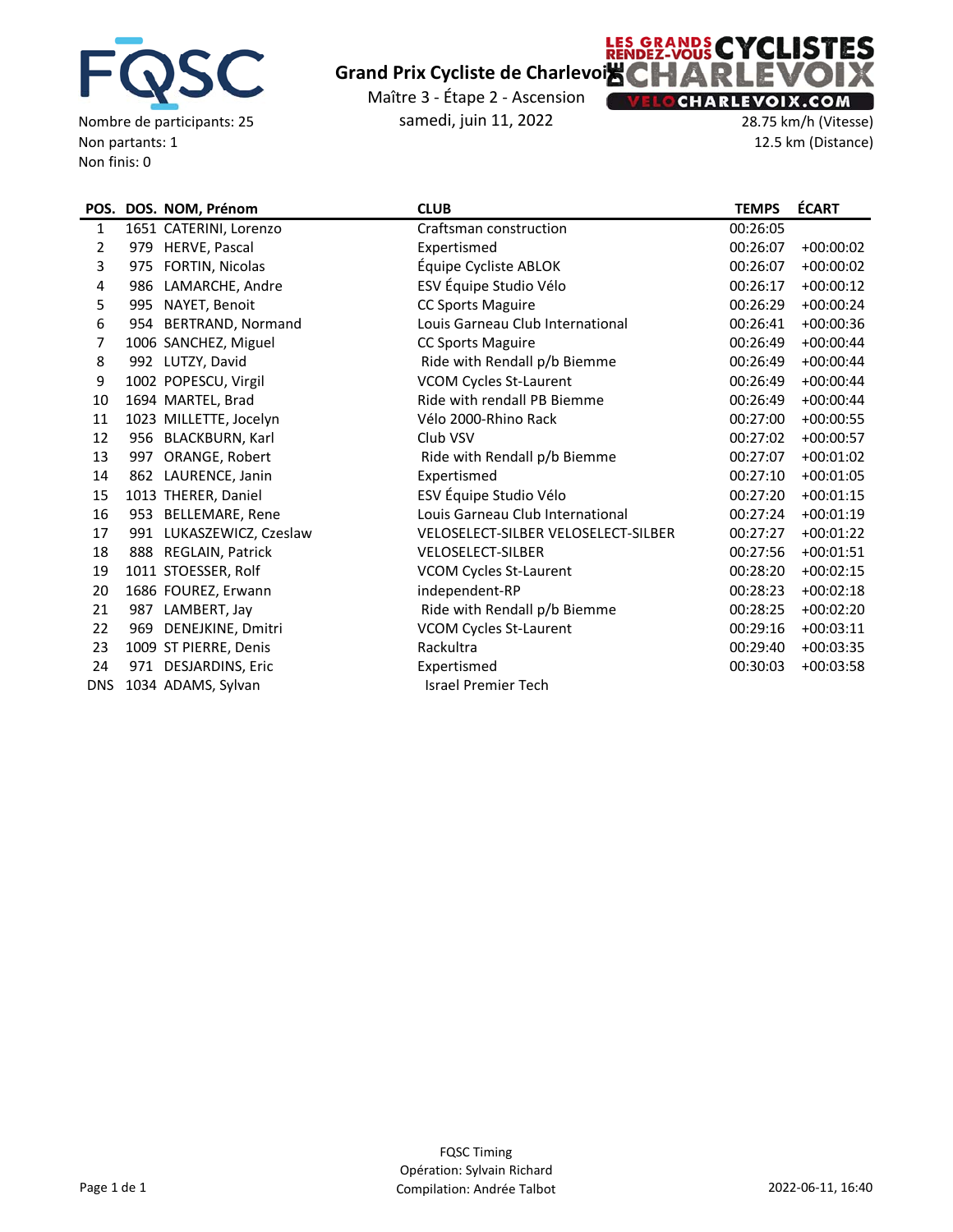![](_page_10_Picture_0.jpeg)

Non partants: 0 Non finis: 0

# **Grand Prix Cycliste de Charlevoix**

Maître 4 ‐ Étape 2 ‐ Ascension samedi, juin 11, 2022

## **LES GRANDS CYCLISTES** X **CHARLEVOIX.COM**

27.37 km/h (Vitesse) 12.5 km (Distance)

|   | POS. DOS. NOM, Prénom      | <b>CLUB</b>                           | <b>TEMPS</b> | ÉCART       |
|---|----------------------------|---------------------------------------|--------------|-------------|
|   | 1054 GOULET, Alain         | VCOM Cycles St-Laurent                | 00:27:24     |             |
|   | 1685 CLEMENT, Marc         | Mon Vélo                              | 00:28:24     | +00:01:00   |
|   | 1053 BRAULT, Alain Patrick | <b>Espoirs Laval Planete Courrier</b> | 00:28:29     | $+00:01:05$ |
| 4 | 1058 RIOUX, Julien         | CC de Sherbrooke                      | 00:29:41     | $+00:02:17$ |
|   | 1068 RODRIGUE, Andre       | Indépendant-RP                        | 00:30:00     | $+00:02:36$ |
|   |                            |                                       |              |             |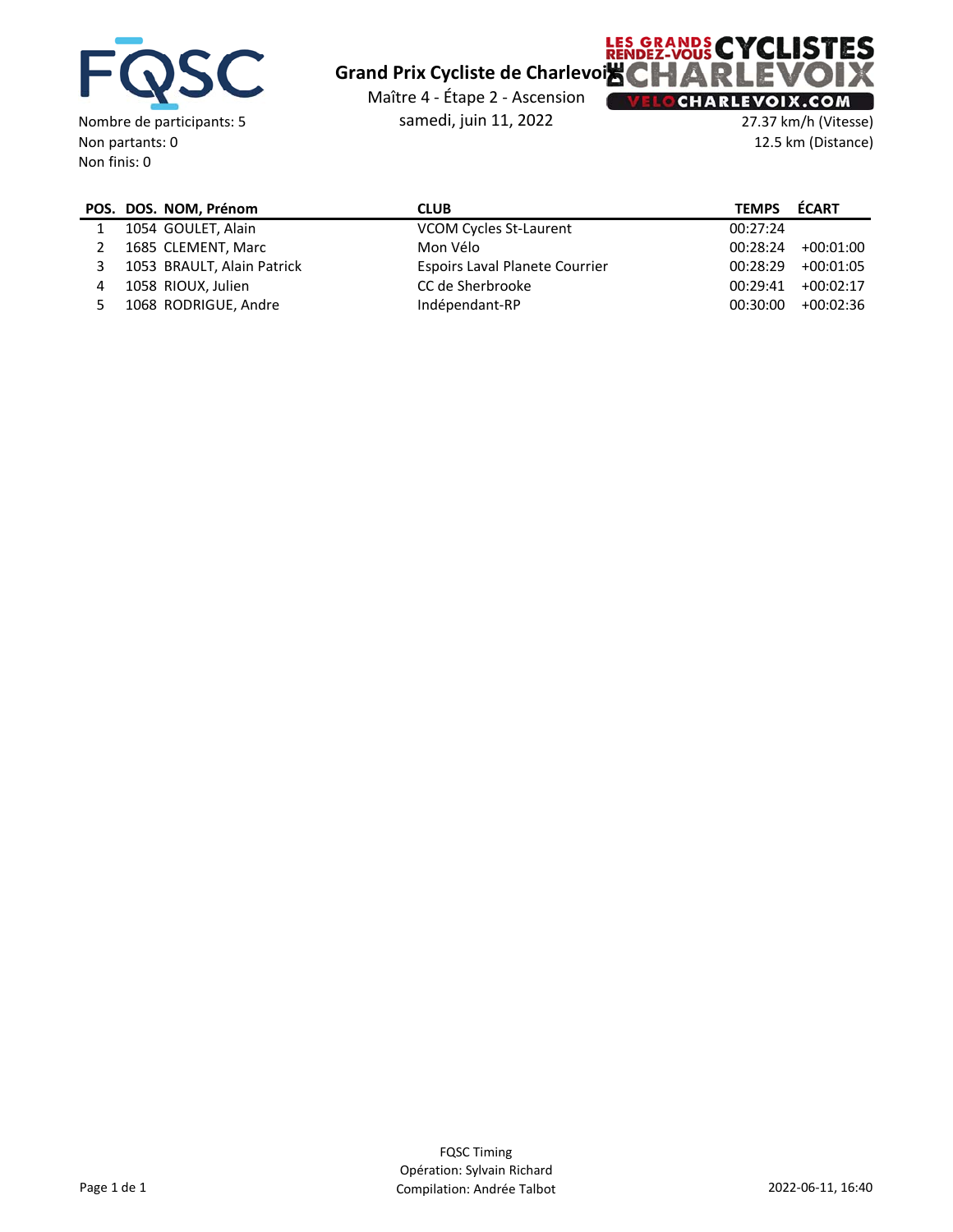![](_page_11_Picture_0.jpeg)

Non finis: 0

![](_page_11_Picture_1.jpeg)

Maître F1 ‐ Étape 2 ‐ Ascension samedi, juin 11, 2022

![](_page_11_Picture_3.jpeg)

25.17 km/h (Vitesse) 12.5 km (Distance)

| POS. DOS. NOM, Prénom | CLUB        | ÉCART<br><b>TEMPS</b> |
|-----------------------|-------------|-----------------------|
| 1146 RIOUX, Mylène    | Vélo CARTEL | 00:29:48              |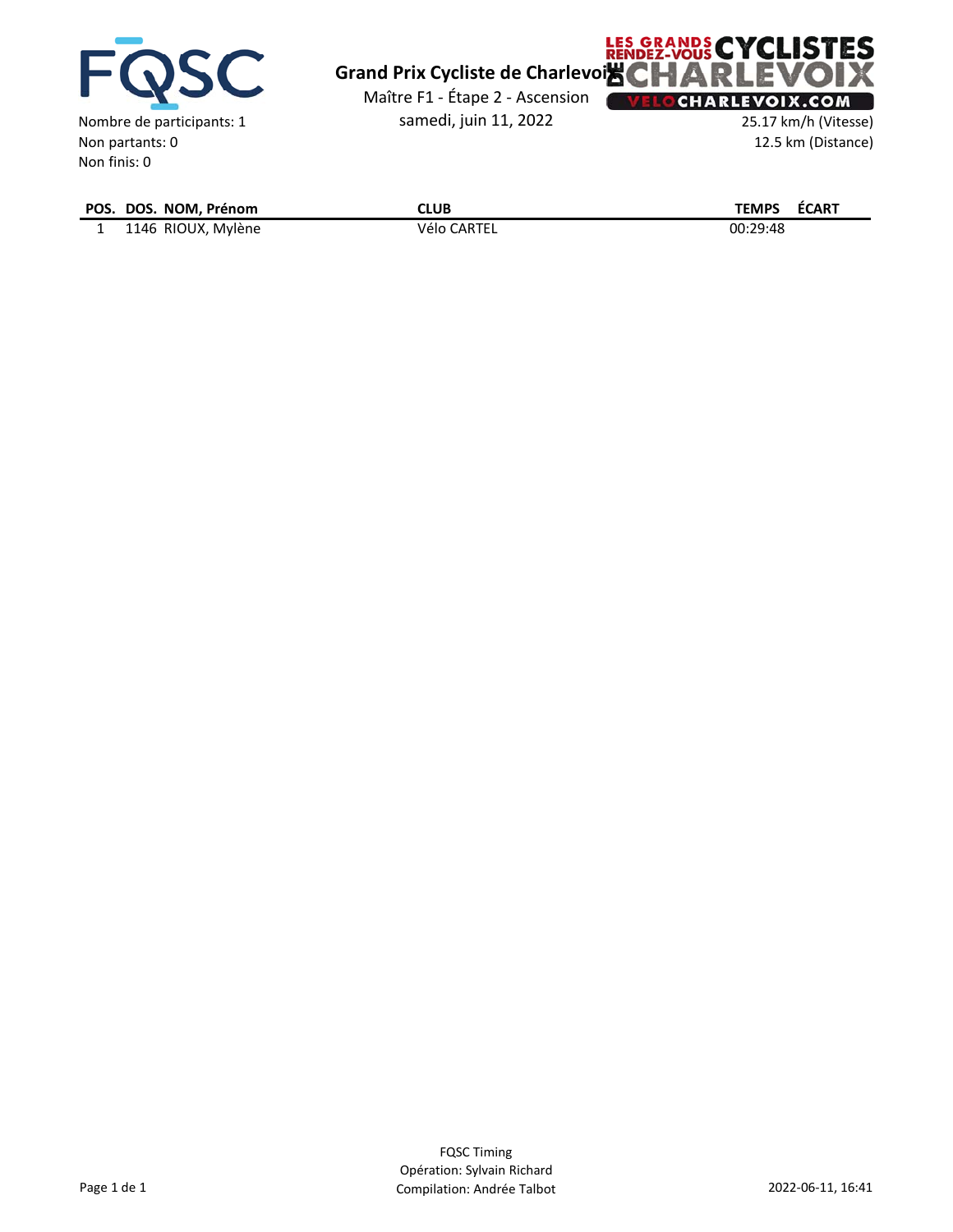![](_page_12_Picture_0.jpeg)

Non finis: 0

## **Grand Prix Cycliste de Charlevoix**

Maître F2 ‐ Étape 2 ‐ Ascension

samedi, juin 11, 2022

#### **CHARLEVOIX.COM** 28.28 km/h (Vitesse)

**LES GRANDS CYCLISTES** 

12.5 km (Distance)

Ж

|   | POS. DOS. NOM, Prénom      | <b>CLUB</b>                      | <b>TEMPS</b> | <b>ÉCART</b> |
|---|----------------------------|----------------------------------|--------------|--------------|
|   | 1143 LONGCHAMP, Caroline   | Indépendant-RP                   | 00:26:31     |              |
|   | 1148 ROSSIGNOL, Josee      | Écomax/Vélogare                  | 00:28:49     | $+00:02:18$  |
| 3 | 1138 FONTAINE, Isabelle    | Vélo 2000-Rhino Rack             | 00:31:22     | $+00:04:51$  |
| 4 | 1157 LEVESQUE, Nathalie    | ECF - Communimed p/p Cycle Néron | 00:31:33     | $+00:05:02$  |
|   | 1132 ARCHAMBAULT, Nathalie | Écomax/Vélogare                  | 00:33:46     | $+00:07:15$  |
|   | DNS 1140 GUY, Catherine    | Indépendant-RP                   |              |              |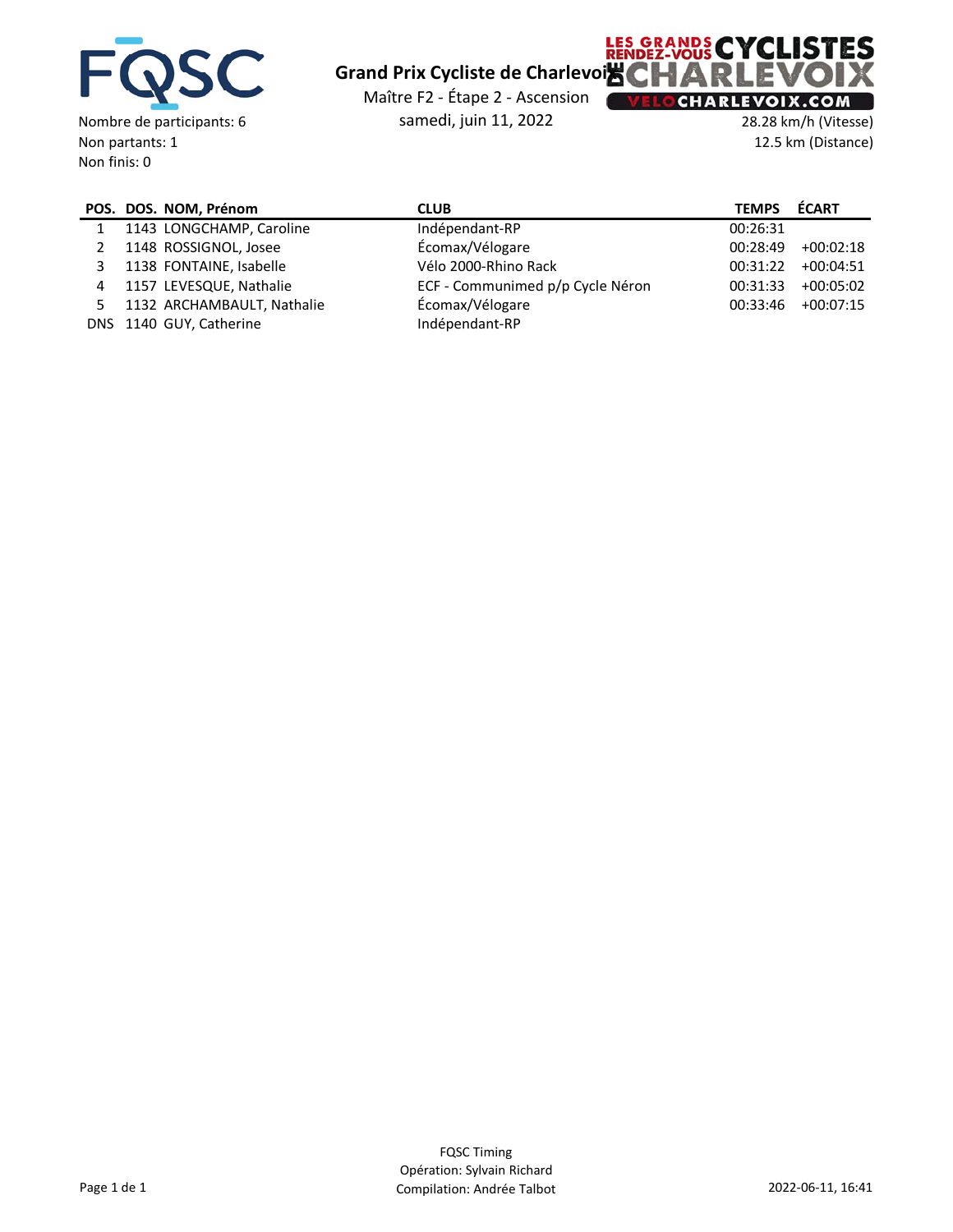![](_page_13_Picture_0.jpeg)

Non partants: 0 Non finis: 1

#### **Grand Prix Cycliste de Charlevoix**

U17 F ‐ Étape 2 ‐ Ascension samedi, juin 11, 2022

![](_page_13_Picture_3.jpeg)

26.13 km/h (Vitesse) 12.5 km (Distance)

|            | POS. DOS. NOM, Prénom        | <b>CLUB</b>                           | <b>TEMPS</b> | <b>ÉCART</b> |
|------------|------------------------------|---------------------------------------|--------------|--------------|
| 1          | 7270 COUSINEAU, Clemence     | <b>Espoirs Laval Planete Courrier</b> | 00:28:42     |              |
| 2          | 7390 JULIEN, Naomie          | <b>Espoirs Laval Planete Courrier</b> | 00:28:46     | $+00:00:04$  |
| 3          | 1636 SMITH, Ella             | Ottawa bicycle club                   | 00:28:49     | $+00:00:07$  |
| 4          | 1603 FRANK, Addison          | Ottawa bicycle club                   | 00:28:54     | $+00:00:12$  |
| 5          | 7480 PARENT LAFRENIERE, Jade | <b>Espoirs Laval Planete Courrier</b> | 00:29:01     | $+00:00:19$  |
| 6          | 7380 HOUDE, Raphaelle        | Lapraicycle - Desjardins              | 00:29:09     | $+00:00:27$  |
| 7          | 7330 FORTIER, Abigael        | <b>Espoirs Premier Tech</b>           | 00:29:24     | $+00:00:42$  |
| 8          | 7580 JULIEN, Alicia          | CC Lévis                              | 00:30:40     | $+00:01:58$  |
| 9          | 1604 SNELGROVE, Julia        | Team Nova Scotia                      | 00:30:50     | $+00:02:08$  |
| 10         | 7360 GUEVREMONT, Melina      | <b>Espoirs Quilicot</b>               | 00:31:42     | $+00:03:00$  |
| 11         | 1672 JACKSON, Haniya         | Newmarket Eagles                      | 00:31:53     | $+00:03:11$  |
| 12         | 1612 POLL, Charlotte         | Ottawa bicycle club                   | 00:33:07     | $+00:04:25$  |
| 13         | 7610 MERCIER, Justine        | CC Lévis                              | 00:33:14     | $+00:04:32$  |
| <b>DNF</b> | 1630 LAJOIE, Anne-Julie      | Mon Vélo                              |              |              |